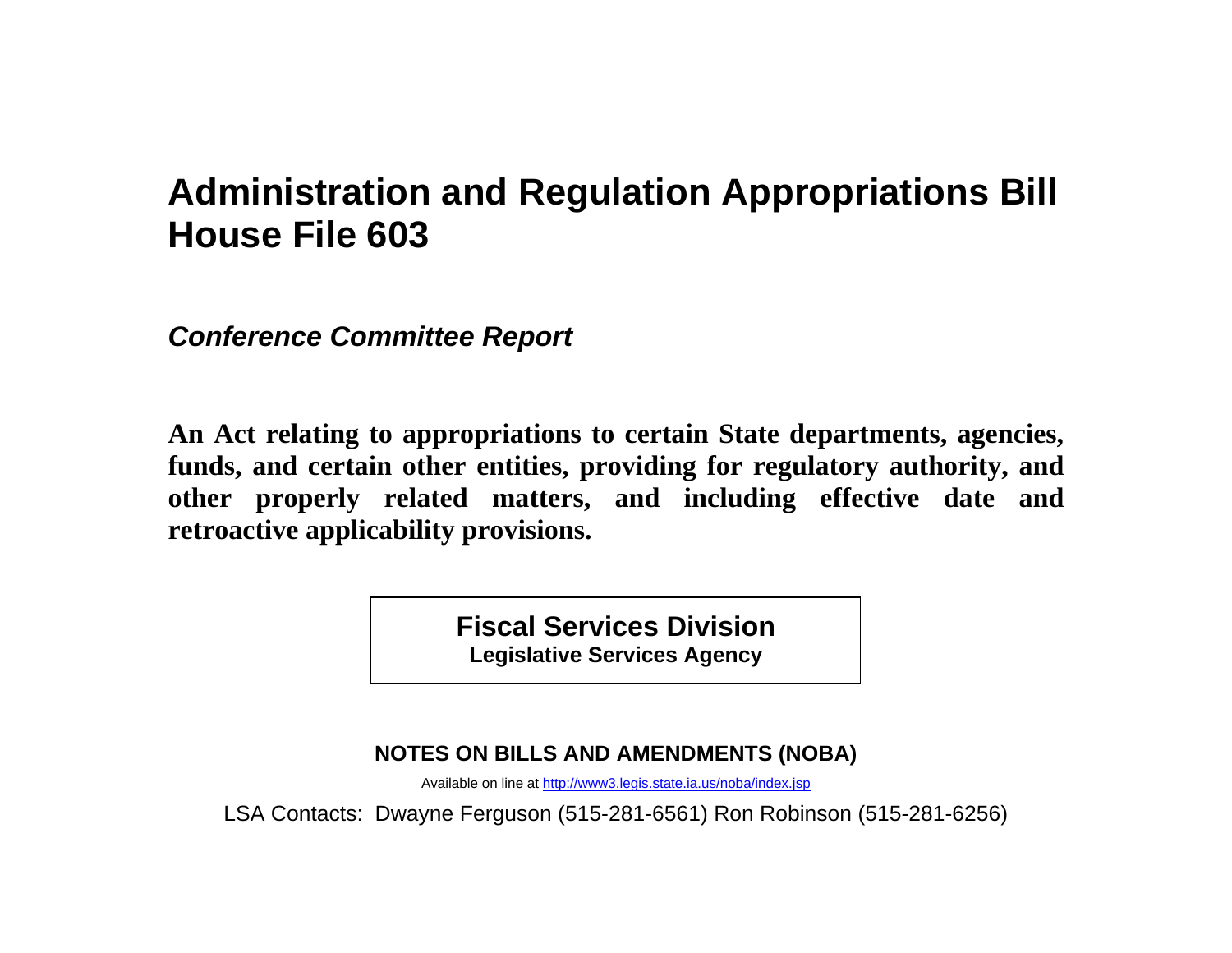### **ADMINSTRATION AND REGULATION APPROPRIATIONS BILL HOUSE FILE 603Conference Committee Report**

**Funding Summary – FY 2014:** House File 603, as proposed by the Conference Committee, appropriates a total of \$55.2 million from the General Fund and 1,296.0 FTE positions for FY 2014. This is an increase of \$2.2 million and 1.6 FTE positions compared to estimated FY 2013. House File 603 also appropriates \$51.2 million from other funds. This is a decrease of \$2.7 million compared to estimated FY 2013.

**FY 2015:** House File 603, as proposed by the Conference Committee, appropriates for FY 2015 at 50.0% of the FY 2014 appropriations with the following exceptions:

- $\bullet$ All FTE positions are appropriated at 100.0% of the FY 2014 level.
- . The I/3 distributions outside the Administration and Regulation Appropriations Subcommittee's purview are appropriated at 100.0% of the FY 2014 level.
- $\bullet$ A one-time FY 2014 appropriation for the gambling socioeconomic study that is repeated every eight years.

#### **See the attached tracking document for funding totals and changes for individual budget unit items.**

*Note: The italicized items represent differences that were agreed to by the Conference Committee.* Items not italicized were the same in both the House and Senate appropriations bills.

*FUNDING SUMMARY HIGHLIGHTS:* The Conference Committee recommends that the Senate recede from its amendment, H-1319, and that HF 603 as passed, and reprinted by the House, be amended to become the following:

- Department of Administrative Services Appropriates \$7.1 million from the General Fund. This is a decrease of \$4.2 million compared to estimated FY 2013 to make the I/3 distributions (\$3.3 million) and to eliminate funding for the Iowa Building (\$996,000) that is scheduled to be razed. *The DAS operations received \$48,000 in I/3 distributions*, *and the Utilities appropriation was reduced by \$18,000.*
- $\bullet$ *Auditor of State – Appropriates \$915,000 from the General Fund. This is an increase of \$9,000 compared to estimated FY 2013 for the I/3 distribution.*
- . *Ethics and Campaign Finance Disclosure – Appropriates \$490,000 from the General Fund. This is an increase of \$300 compared to estimated FY 2013 for the I/3 distribution.*
- Department of Commerce
	- Alcoholic Beverages Appropriates \$1.2 million from the General Fund. This is no change in funding compared to estimated FY 2013. *There is an increase of 3.5 FTE positions compared to estimated FY 2013 to reflect projected staffing levels.*
	- Professional Licensing and Regulation Appropriates \$602,000 from the General Fund. This is an increase of \$1,000 compared to estimated FY 2013 for the I/3 distribution. Appropriates \$62,000 from other funds to maintain the current level of funding.
	- Banking Division Appropriates \$9.2 million from the Commerce Revolving Fund. This is an increase of \$69,000 compared to estimated FY 2013 to restore rent (\$18,000) and professional membership dues (\$44,000) to prerecession levels and for I/3 distribution (\$7,000).
	- Credit Union Division Appropriates \$1.8 million from the Commerce Revolving Fund. This is an increase of \$1,000 compared to estimated FY 2013 for the I/3 distribution.
	- Insurance Division Appropriates \$5.0 million from the Commerce Revolving Fund. This is an increase of \$50,000 compared to estimated FY 2013 for a rent increase (\$40,000) and for the I/3 distribution (\$10,000).
	- Utilities Division Appropriates \$8.2 million from the Commerce Revolving Fund. This is an increase of \$6,000 compared to estimated FY 2013 for the I/3 distribution.
- Regional Telecommunications Councils (RTC) Appropriates \$993,000 from the General Fund. This is no change compared to estimated FY 2013.
- . *Governor's Office – Appropriates \$2.3 million from the General Fund, including a separate appropriation for Terrace Hill Quarters. This is an increase of \$2,000 and a decrease of 3.0 FTE positions compared to estimated FY 2013 for the I/3 distribution and to match the authorized FTE positions for FY 2013.*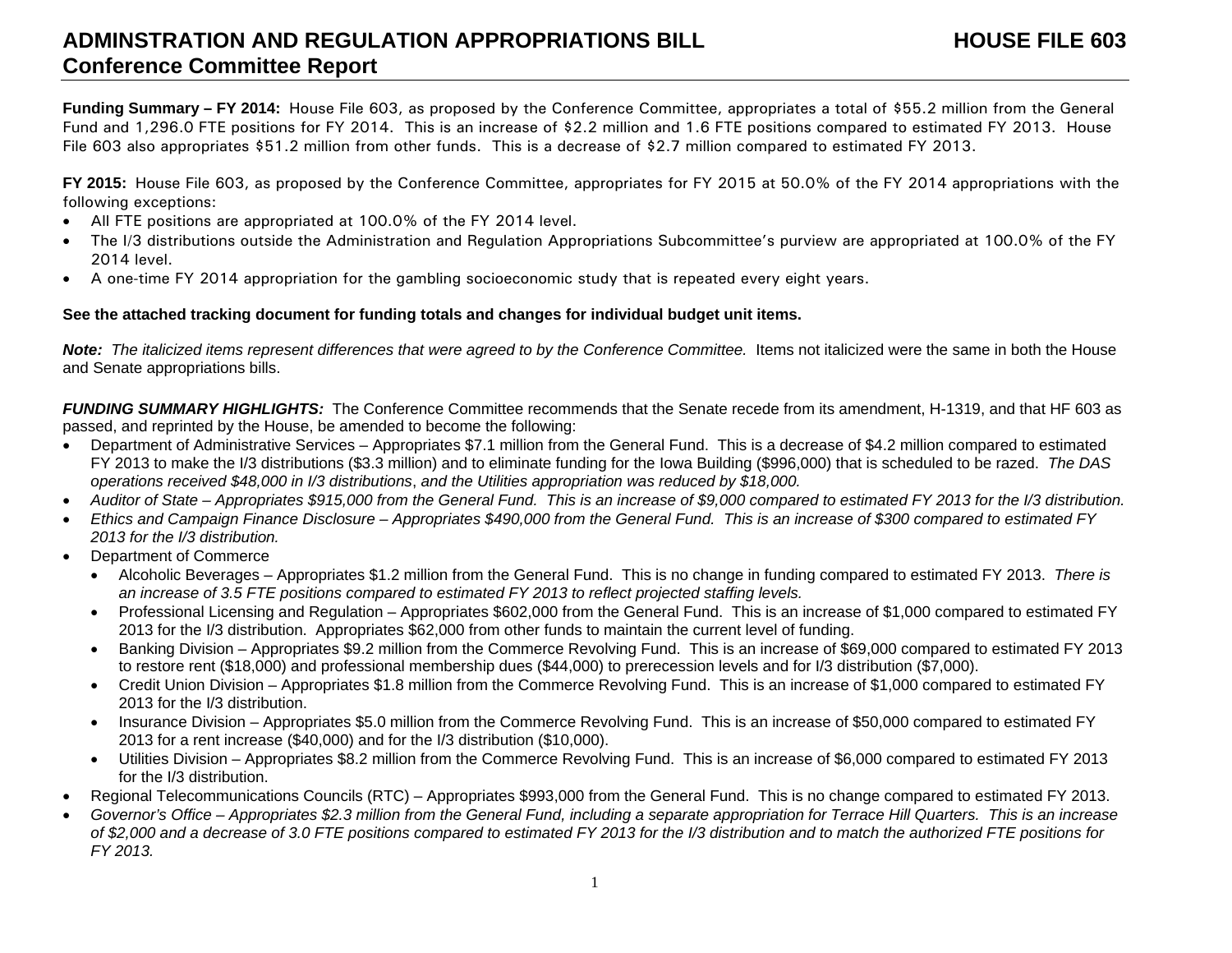### **ADMINSTRATION AND REGULATION APPROPRIATIONS BILL HOUSE FILE 603Conference Committee Report**

- Governor's Office of Drug Control Policy (ODCP) Appropriates \$241,000 from the General Fund. This is an increase of \$1,000 compared to estimated FY 2013 for the I/3 distribution.
- . *Department of Human Rights (DHR) – Appropriates \$1.3 million from the General Fund. This is an increase of \$18,000 and 0.4 FTE positions compared to estimated FY 2013 for the I/3 distribution and to reflect projected staffing levels.*
- Department of Inspections and Appeals (DIA) Appropriates \$12.9 million from the General Fund. This is an increase of \$3.0 million compared to estimated FY 2013 to replace \$3.0 million previously appropriated from the Medicaid Fraud Fund and \$26,000 for I/3 distribution. Appropriates \$7.9 million from other funds including the following significant changes:
	- $\bullet$ *Welfare Fraud Annual Meeting – Makes a one-time appropriation of \$6,500 from the Medicaid Fraud Fund for the annual meeting in Des Moines.*
	- $\bullet$ *Gaming Commission – Makes a one-time appropriation of \$125,000 for a socioeconomic study of gambling.*
	- *Racetrack Regulation An increase of \$6,000 for I/3 distribution.*
- Department of Management (DOM) Appropriates \$2.6 million from the General Fund. This is an increase of \$156,000 compared to estimated FY 2013 for the I/3 distribution (\$51,000) and a Lean Officer (\$105,000). Appropriates \$56,000 from other funds to maintain current funding level.
- . *Public Information Board – Makes a new appropriation of \$275,000 and 3.0 FTE positions for the Board to begin operations in FY 2014.*
- . *Department of Revenue (DR) – Appropriates \$17.9 million from the General Fund. This is an increase of \$221,000 compared to estimated FY 2013 for the I/3 distribution.* Appropriates \$1.3 million from other funds to maintain the current funding level.
- . *Secretary of State – Appropriates \$2.9 million from the General Fund. This is an increase of \$1,000 compared to estimated FY 2013 for the I/3 distribution and a decrease of 2.0 FTE positions to match the authorized FY 2013 level.*
- Treasurer of State Appropriates \$1.1 million from the General Fund. This is an increase of \$230,000 compared to estimated FY 2013 for the I/3 distribution. Appropriates \$93,000 from other funds to maintain the current funding level.
- Iowa Public Employees Retirement System (IPERS) Appropriates \$17.7 million from other funds to maintain the current funding level.
- Appropriates \$2.5 million from the General Fund and *\$1,000 from the Commerce Revolving Fund* for I/3 distributions to agencies outside the purview of the Administration and Regulation Subcommittee.
- $\bullet$ *FTE Positions – Appropriated at the level proposed by the Senate.*

#### **Language Summary:**

#### **NOTE: This language summary represents major language provisions and should not be considered an all-inclusive comprehensive list.**

- . *Auditor of State's expenditures: Requires the Auditor to use funding solely for audit work related to the comprehensive annual report, federally-required audits, and investigations of embezzlement, theft, or other significant financial irregularities, until the audit of the comprehensive annual financial report is complete.*
- $\bullet$  *Regional Telecommunications Councils (RTC) allocations: Requires the Iowa Telecommunications and Technology Commission (ITTC) to distribute funding to the RTCs based on usage. The RTCs are to report to the ITTC every six months.*
- $\bullet$  *Racing and Gaming Commission socioeconomic gambling study: Appropriates \$125,000 from the Gaming Regulatory Fund for the statutorilyrequired study of the socioeconomic impact of gambling to Iowans with contingency language for the study being done if required by law.*
- . *Iowa Public Information Board cleanup: Makes technical Code changes for the Public Information Board.*
- . *Terrace Hill Commission: Amends the Code to allow the Governor to appoint an administrator for the Terrace Hill facility and substitutes*  language to define the purpose of the Terrace Hill Commission to preserve, maintain, renovate, landscape, and administer the whole of the *Terrace Hill facilities. The changes clarify the Commission's contracting responsibilities and authority to solicit and accept funds and donations, to administer a membership program, and to maintain the historical collections.*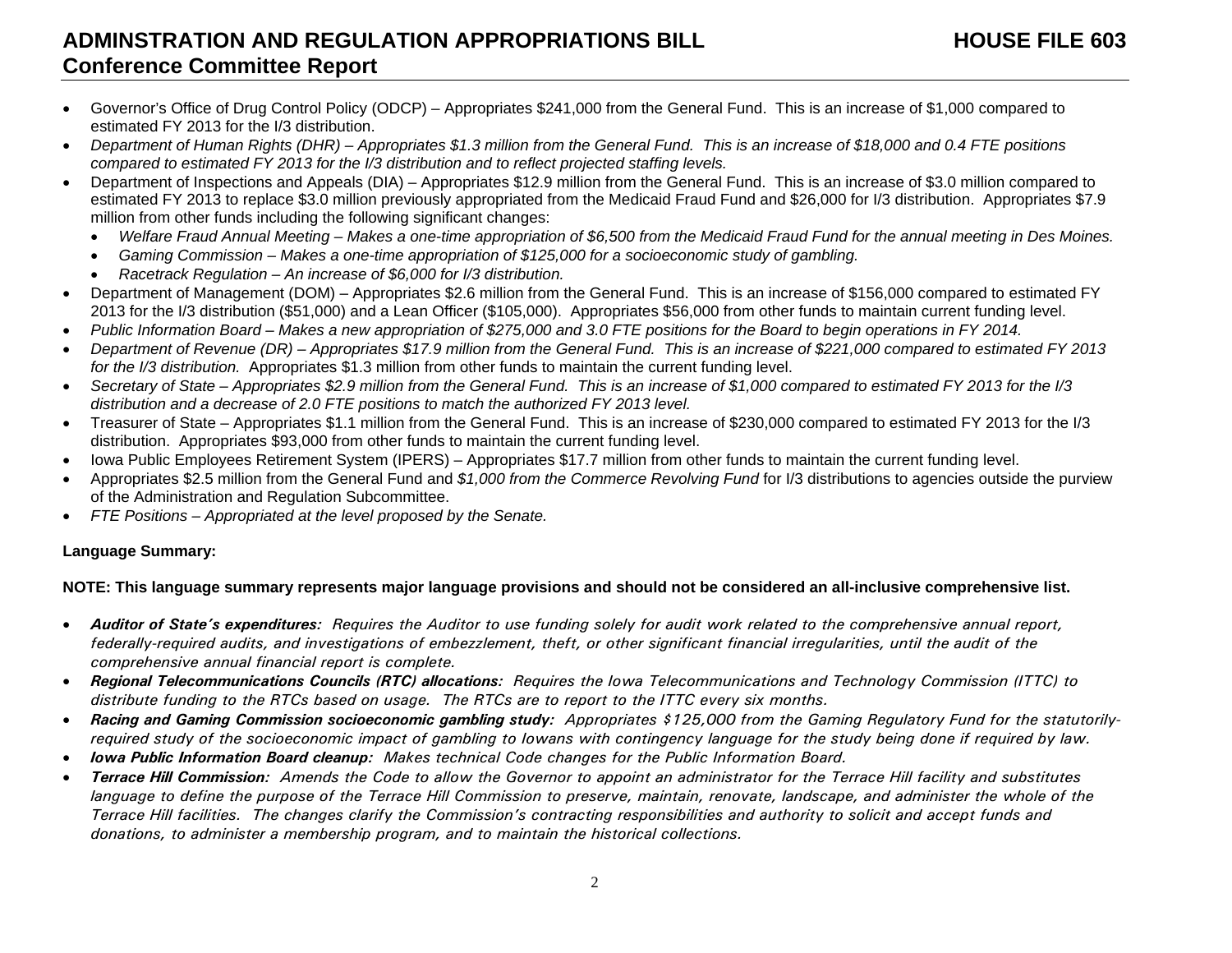#### HF603 **Summary Data** General Fund

|                                   |    | Estimated<br>FY 2013<br>(1) |         | Conf. Comm.<br>FY 2014 |         | Conf. FY 2014<br>v. Est FY 2013 |         | Conf. Comm.<br>FY 2015 | Conf. FY 2015<br>v. Conf. FY 2014 |               |  |
|-----------------------------------|----|-----------------------------|---------|------------------------|---------|---------------------------------|---------|------------------------|-----------------------------------|---------------|--|
|                                   |    |                             |         | (2)                    | (3)     |                                 | (4)     |                        | (5)                               |               |  |
| Administration and Regulation     | \$ | 53,016,188                  | \$      | 52,713,682             | \$      | $-302,506$                      | -S      | 26,356,848             | \$                                | $-26,356,834$ |  |
| Agriculture and Natural Resources |    | 0                           |         | 119,771                |         | 119,771                         |         | 119,771                |                                   | 0             |  |
| Economic Development              |    | 0                           |         | 327,821                |         | 327,821                         |         | 327,821                |                                   | $\mathbf 0$   |  |
| Education                         |    | 0                           |         | 309,222                |         | 309,222                         |         | 309,222                |                                   | $\mathbf 0$   |  |
| <b>Health and Human Services</b>  |    | 0                           |         | 1,131,101              |         | 1,131,101                       |         | 1,131,101              |                                   | 0             |  |
| <b>Justice System</b>             |    | 0                           | 571,855 |                        | 571,855 |                                 | 571,855 |                        |                                   | 0             |  |
| <b>Unassigned Standings</b>       |    |                             |         | 26,548                 |         | 26,548                          |         | 26,548                 |                                   | $\Omega$      |  |
| <b>Grand Total</b>                |    | 53,016,188                  |         | 55,200,000             |         | 2,183,812                       |         | 28,843,166             |                                   | $-26,356,834$ |  |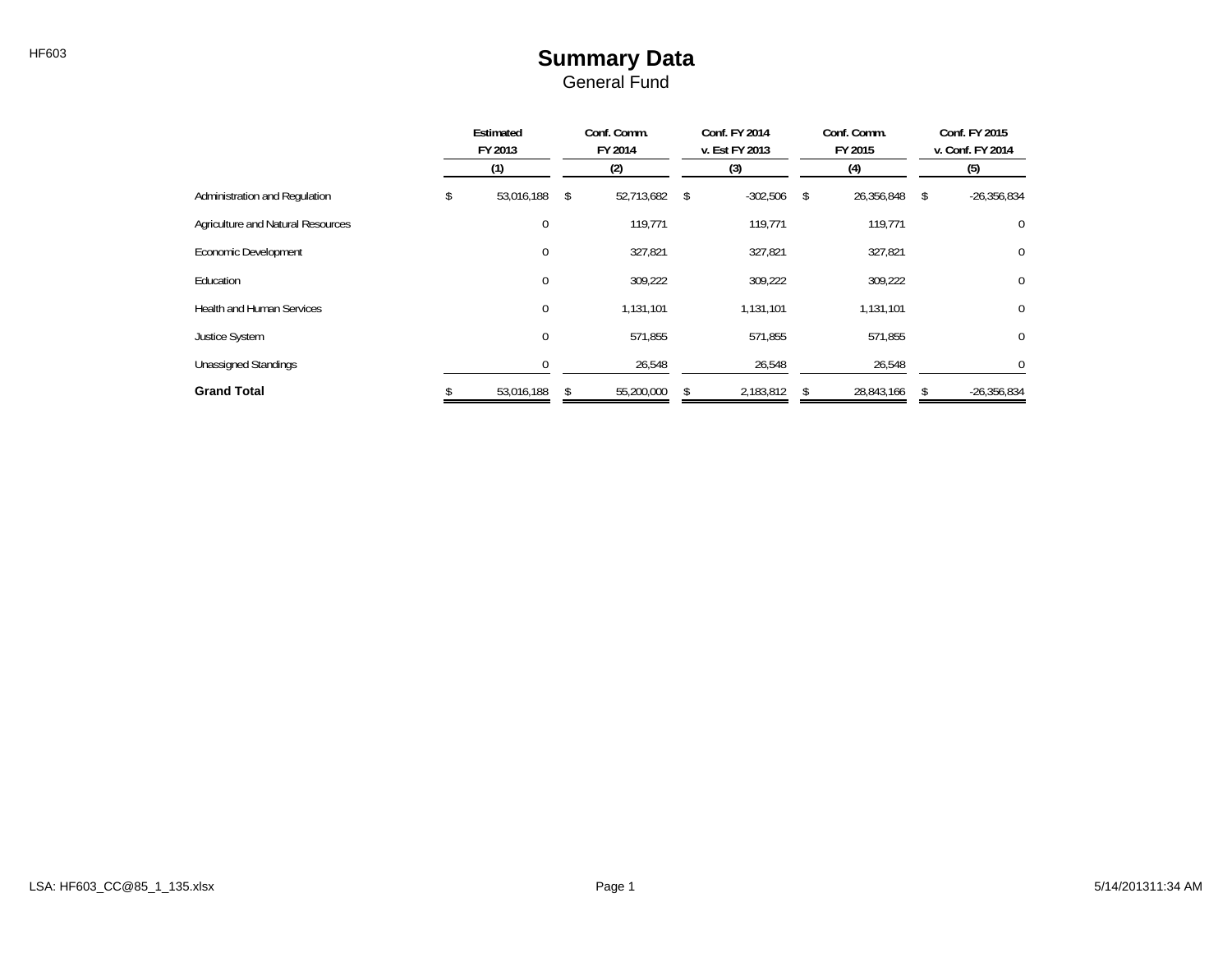|                                                                                                                                                                       | <b>Estimated</b><br>FY 2013 |                                                           | Conf. Comm.<br>FY 2014                            | Conf. FY 2014<br>v. Est FY 2013                                     | Conf. Comm.<br>FY 2015                            | Conf. FY 2015<br>v. Conf. FY 2014 |                                                                           |  |
|-----------------------------------------------------------------------------------------------------------------------------------------------------------------------|-----------------------------|-----------------------------------------------------------|---------------------------------------------------|---------------------------------------------------------------------|---------------------------------------------------|-----------------------------------|---------------------------------------------------------------------------|--|
|                                                                                                                                                                       |                             | (1)                                                       | (2)                                               | (3)                                                                 | (4)                                               |                                   | (5)                                                                       |  |
| Administrative Services, Dept. of                                                                                                                                     |                             |                                                           |                                                   |                                                                     |                                                   |                                   |                                                                           |  |
| <b>Administrative Services</b><br>Administrative Services, Dept.<br><b>Utilities</b><br><b>Terrace Hill Operations</b><br>13 Distribution<br>Iowa Building Operations | \$                          | 4.020.344<br>2,676,460<br>405.914<br>3,277,946<br>995,535 | \$<br>4.067.924<br>2,658,909<br>405,914<br>0<br>0 | \$<br>47,580<br>$-17,551$<br>$\Omega$<br>$-3,277,946$<br>$-995,535$ | \$<br>2.033.962<br>1,329,455<br>202,957<br>0<br>0 | \$                                | $-2.033.962$<br>$-1,329,454$<br>$-202,957$<br>$\mathbf{0}$<br>$\mathbf 0$ |  |
| Total Administrative Services, Dept. of                                                                                                                               | \$                          | 11,376,199                                                | \$<br>7,132,747                                   | \$<br>$-4,243,452$                                                  | \$<br>3,566,374                                   | \$                                | $-3,566,373$                                                              |  |
| <b>Auditor of State</b>                                                                                                                                               |                             |                                                           |                                                   |                                                                     |                                                   |                                   |                                                                           |  |
| <b>Auditor Of State</b><br>Auditor of State - General Office                                                                                                          | \$                          | 905,468                                                   | \$<br>914,506                                     | \$<br>9,038                                                         | \$<br>457,253                                     | \$                                | $-457,253$                                                                |  |
| <b>Total Auditor of State</b>                                                                                                                                         | \$                          | 905,468                                                   | \$<br>914,506                                     | \$<br>9,038                                                         | \$<br>457,253                                     | \$                                | $-457,253$                                                                |  |
| <b>Ethics and Campaign Disclosure</b>                                                                                                                                 |                             |                                                           |                                                   |                                                                     |                                                   |                                   |                                                                           |  |
| <b>Campaign Finance Disclosure</b><br>Ethics & Campaign Disclosure Board                                                                                              |                             | 490,000                                                   | \$<br>490,335                                     | \$<br>335                                                           | \$<br>245,168                                     | \$                                | $-245,167$                                                                |  |
| <b>Total Ethics and Campaign Disclosure</b>                                                                                                                           | \$                          | 490,000                                                   | \$<br>490,335                                     | \$<br>335                                                           | \$<br>245,168                                     | \$                                | $-245,167$                                                                |  |
| Commerce, Dept. of                                                                                                                                                    |                             |                                                           |                                                   |                                                                     |                                                   |                                   |                                                                           |  |
| <b>Alcoholic Beverages</b><br>Alcoholic Beverages Operations                                                                                                          | \$                          | 1,220,391                                                 | \$<br>1,220,391                                   | \$<br>$\overline{0}$                                                | \$<br>610,196                                     | $\mathsf{\$}$                     | $-610,195$                                                                |  |
| Professional Licensing and Reg.<br>Professional Licensing Bureau                                                                                                      |                             | 600,353                                                   | \$<br>601,537                                     | \$<br>1,184                                                         | \$<br>300,769                                     | \$                                | $-300,768$                                                                |  |
| Total Commerce, Dept. of                                                                                                                                              | \$                          | 1,820,744                                                 | \$<br>1,821,928                                   | \$<br>1,184                                                         | \$<br>910,965                                     | \$                                | $-910,963$                                                                |  |
| lowa Tele & Tech Commission                                                                                                                                           |                             |                                                           |                                                   |                                                                     |                                                   |                                   |                                                                           |  |
| <b>Iowa Communications Network</b><br>Regional Telecom Councils                                                                                                       | \$                          | 992,913                                                   | \$<br>992,913                                     | \$<br>0                                                             | \$<br>496,457                                     | \$                                | $-496,456$                                                                |  |
| <b>Total lowa Tele &amp; Tech Commission</b>                                                                                                                          | \$                          | 992,913                                                   | \$<br>992,913                                     | \$<br>0                                                             | \$<br>496,457                                     | \$                                | $-496,456$                                                                |  |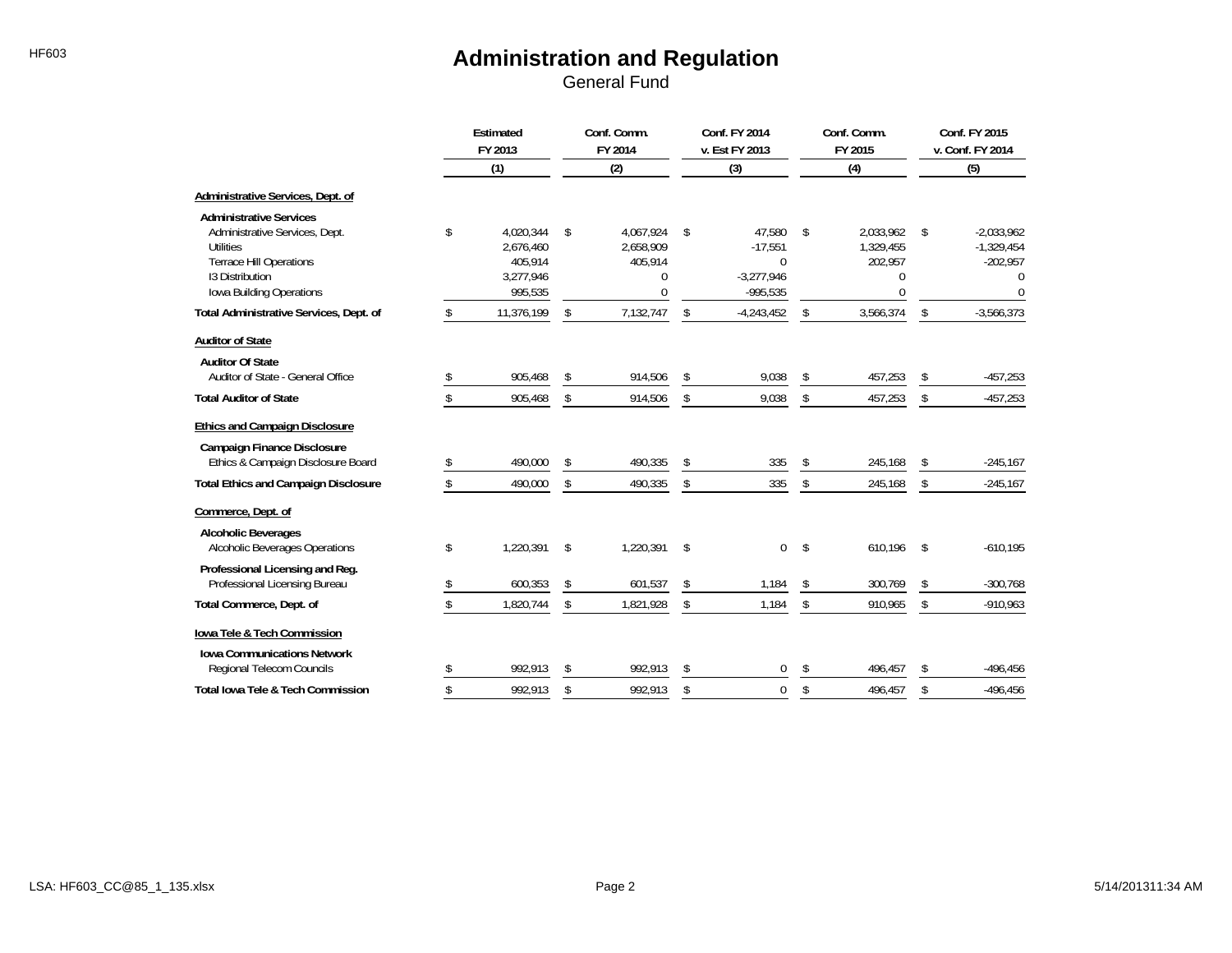|                                                                                                                                                                                                                                 | Estimated<br>FY 2013 |                                                                                  | Conf. Comm.<br>FY 2014                                                                 |    | Conf. FY 2014<br>v. Est FY 2013                                    |    | Conf. Comm.<br>FY 2015                                                         | Conf. FY 2015<br>v. Conf. FY 2014 |                                                                                                     |  |
|---------------------------------------------------------------------------------------------------------------------------------------------------------------------------------------------------------------------------------|----------------------|----------------------------------------------------------------------------------|----------------------------------------------------------------------------------------|----|--------------------------------------------------------------------|----|--------------------------------------------------------------------------------|-----------------------------------|-----------------------------------------------------------------------------------------------------|--|
|                                                                                                                                                                                                                                 |                      | (1)                                                                              | (2)                                                                                    |    | (3)                                                                |    | (4)                                                                            | (5)                               |                                                                                                     |  |
| Governor                                                                                                                                                                                                                        |                      |                                                                                  |                                                                                        |    |                                                                    |    |                                                                                |                                   |                                                                                                     |  |
| <b>Governor's Office</b><br>Governor/Lt. Governor's Office<br><b>Terrace Hill Quarters</b>                                                                                                                                      | \$                   | 2,194,914<br>93,111                                                              | \$<br>2,196,455<br>93,111                                                              | \$ | 1,541<br>$\theta$                                                  | \$ | 1,098,228<br>46,556                                                            | \$                                | $-1,098,227$<br>$-46,555$                                                                           |  |
| <b>Total Governor</b>                                                                                                                                                                                                           | \$                   | 2,288,025                                                                        | \$<br>2,289,566                                                                        | \$ | 1,541                                                              | \$ | 1,144,784                                                                      | \$                                | $-1,144,782$                                                                                        |  |
| Governor's Office of Drug Control Policy                                                                                                                                                                                        |                      |                                                                                  |                                                                                        |    |                                                                    |    |                                                                                |                                   |                                                                                                     |  |
| Office of Drug Control Policy<br>Drug Policy Coordinator                                                                                                                                                                        | \$                   | 240.000                                                                          | \$<br>241,134                                                                          | \$ | 1,134                                                              | \$ | 120,567                                                                        | \$                                | $-120,567$                                                                                          |  |
| <b>Total Governor's Office of Drug Control Policy</b>                                                                                                                                                                           | \$                   | 240,000                                                                          | \$<br>241,134                                                                          | \$ | 1,134                                                              | \$ | 120,567                                                                        | \$                                | $-120,567$                                                                                          |  |
| Human Rights, Dept. of<br>Human Rights, Department of                                                                                                                                                                           |                      |                                                                                  |                                                                                        |    |                                                                    |    |                                                                                |                                   |                                                                                                     |  |
| Human Rights Administration<br>Community Advocacy and Services                                                                                                                                                                  | \$                   | 206,103<br>1,028,077                                                             | \$<br>224,184<br>1,028,077                                                             | \$ | 18,081<br>$\mathbf 0$                                              | \$ | 112,092<br>514,039                                                             | \$                                | $-112,092$<br>$-514,038$                                                                            |  |
| Total Human Rights, Dept. of                                                                                                                                                                                                    | \$                   | 1,234,180                                                                        | \$<br>1,252,261                                                                        | \$ | 18,081                                                             | \$ | 626,131                                                                        | \$                                | $-626,130$                                                                                          |  |
| Inspections & Appeals, Dept. of<br>Inspections and Appeals, Dept. of                                                                                                                                                            |                      |                                                                                  |                                                                                        |    |                                                                    |    |                                                                                |                                   |                                                                                                     |  |
| <b>Administration Division</b><br>Administrative Hearings Division<br><b>Investigations Division</b><br><b>Health Facilities Division</b><br><b>Employment Appeal Board</b><br>Child Advocacy Board<br>Food and Consumer Safety | \$                   | 248,409<br>528.753<br>1,168,639<br>3,917,666<br>42,215<br>2,680,290<br>1,279,331 | \$<br>545,242<br>678,942<br>2,573,089<br>5,092,033<br>42,215<br>2,680,290<br>1,279,331 | \$ | 296,833<br>150,189<br>1,404,450<br>1,174,367<br>$\Omega$<br>0<br>U | \$ | 272,621<br>339.471<br>1,286,545<br>2,546,017<br>21,108<br>1.340.145<br>639,666 | \$                                | $-272,621$<br>$-339,471$<br>$-1,286,544$<br>$-2,546,016$<br>$-21,107$<br>$-1,340,145$<br>$-639,665$ |  |
| Total Inspections & Appeals, Dept. of                                                                                                                                                                                           |                      | 9,865,303                                                                        | \$<br>12,891,142                                                                       | \$ | 3,025,839                                                          | \$ | 6,445,573                                                                      | \$                                | $-6,445,569$                                                                                        |  |
| Management, Dept. of<br>Management, Dept. of                                                                                                                                                                                    |                      |                                                                                  |                                                                                        |    |                                                                    |    |                                                                                |                                   |                                                                                                     |  |
| <b>Department Operations</b>                                                                                                                                                                                                    |                      | 2,393,998                                                                        | \$<br>2,550,220                                                                        | \$ | 156,222                                                            | \$ | 1,275,110                                                                      | \$                                | $-1,275,110$                                                                                        |  |
| Total Management, Dept. of                                                                                                                                                                                                      | \$                   | 2,393,998                                                                        | \$<br>2.550.220                                                                        | \$ | 156,222                                                            | \$ | 1,275,110                                                                      | \$                                | $-1,275,110$                                                                                        |  |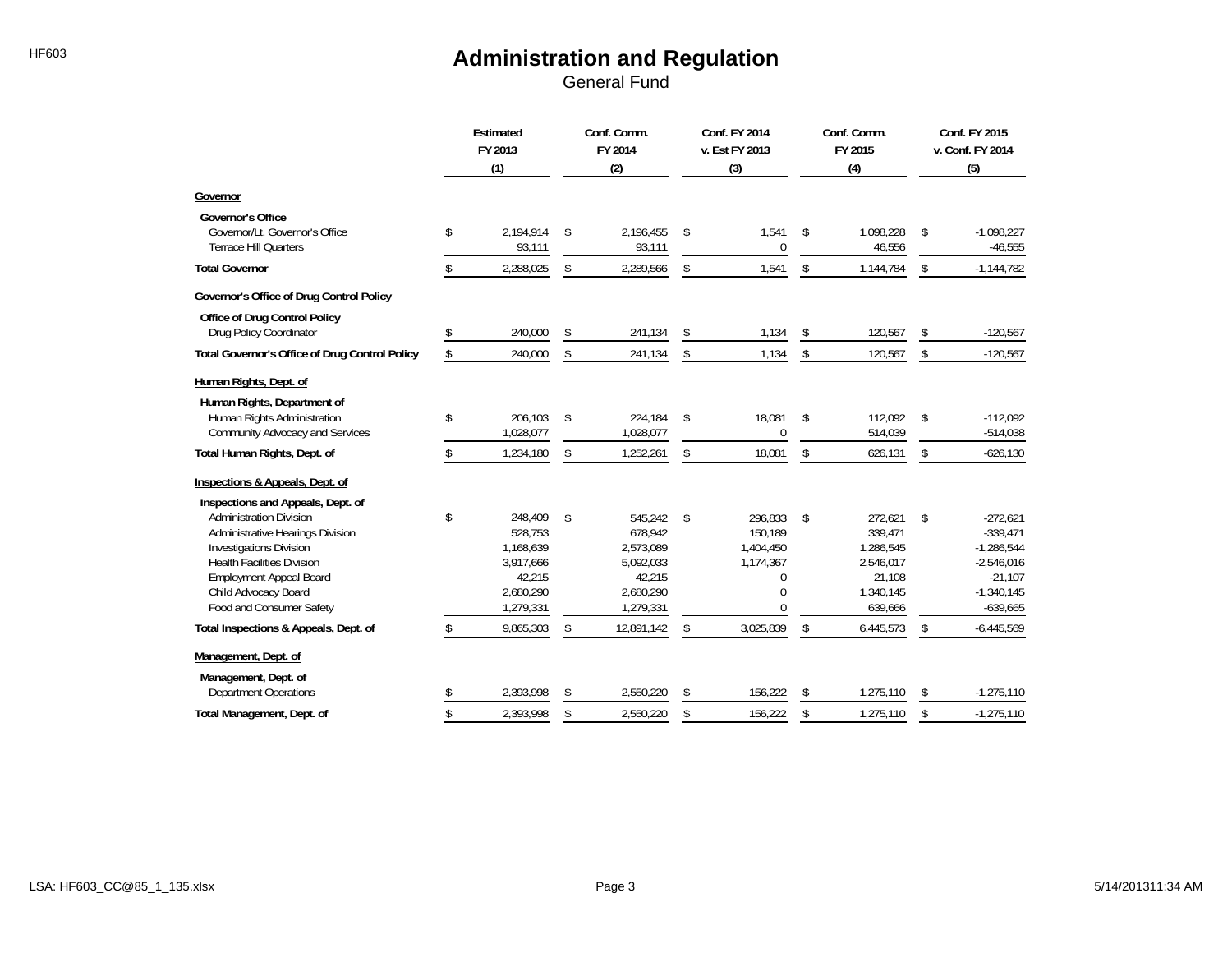|                                                                         | Estimated<br>FY 2013 |            |    | Conf. Comm.<br>FY 2014 | Conf. FY 2014<br>v. Est FY 2013 |    | Conf. Comm.<br>FY 2015 | Conf. FY 2015<br>v. Conf. FY 2014 |               |  |
|-------------------------------------------------------------------------|----------------------|------------|----|------------------------|---------------------------------|----|------------------------|-----------------------------------|---------------|--|
|                                                                         |                      | (1)        |    | (2)                    | (3)                             |    | (4)                    | (5)                               |               |  |
| <b>Public Information Board</b>                                         |                      |            |    |                        |                                 |    |                        |                                   |               |  |
| <b>Public Information Board</b><br><b>Iowa Public Information Board</b> |                      | 0          | Ŝ. | 275,000                | \$<br>275,000                   | \$ | 137,500                | \$                                | $-137,500$    |  |
| <b>Total Public Information Board</b>                                   |                      | 0          |    | 275,000                | \$<br>275,000                   |    | 137,500                | \$                                | $-137,500$    |  |
| Revenue, Dept. of                                                       |                      |            |    |                        |                                 |    |                        |                                   |               |  |
| Revenue, Dept. of<br>Revenue, Department of                             |                      | 17,659,484 | Ŝ. | 17,880,839             | \$<br>221,355                   | \$ | 8,940,420              | \$                                | $-8,940,419$  |  |
| Total Revenue, Dept. of                                                 |                      | 17,659,484 | \$ | 17,880,839             | \$<br>221,355                   | \$ | 8,940,420              | \$                                | $-8,940,419$  |  |
| Secretary of State                                                      |                      |            |    |                        |                                 |    |                        |                                   |               |  |
| Secretary of State<br>Secretary of State - Operations                   |                      | 2,895,585  | S. | 2,896,699              | \$<br>1,114                     | s. | 1,448,350              | \$                                | $-1,448,349$  |  |
| <b>Total Secretary of State</b>                                         |                      | 2,895,585  | \$ | 2,896,699              | \$<br>1,114                     | \$ | 1,448,350              | \$                                | $-1,448,349$  |  |
| <b>Treasurer of State</b>                                               |                      |            |    |                        |                                 |    |                        |                                   |               |  |
| <b>Treasurer of State</b><br>Treasurer - General Office                 |                      | 854,289    | S. | 1,084,392              | \$<br>230,103                   | \$ | 542,196                | \$                                | $-542,196$    |  |
| <b>Total Treasurer of State</b>                                         |                      | 854,289    | \$ | 1,084,392              | \$<br>230,103                   | \$ | 542,196                | \$                                | $-542,196$    |  |
| <b>Total Administration and Regulation</b>                              | \$                   | 53,016,188 | \$ | 52,713,682             | \$<br>$-302,506$                | \$ | 26,356,848             | \$                                | $-26,356,834$ |  |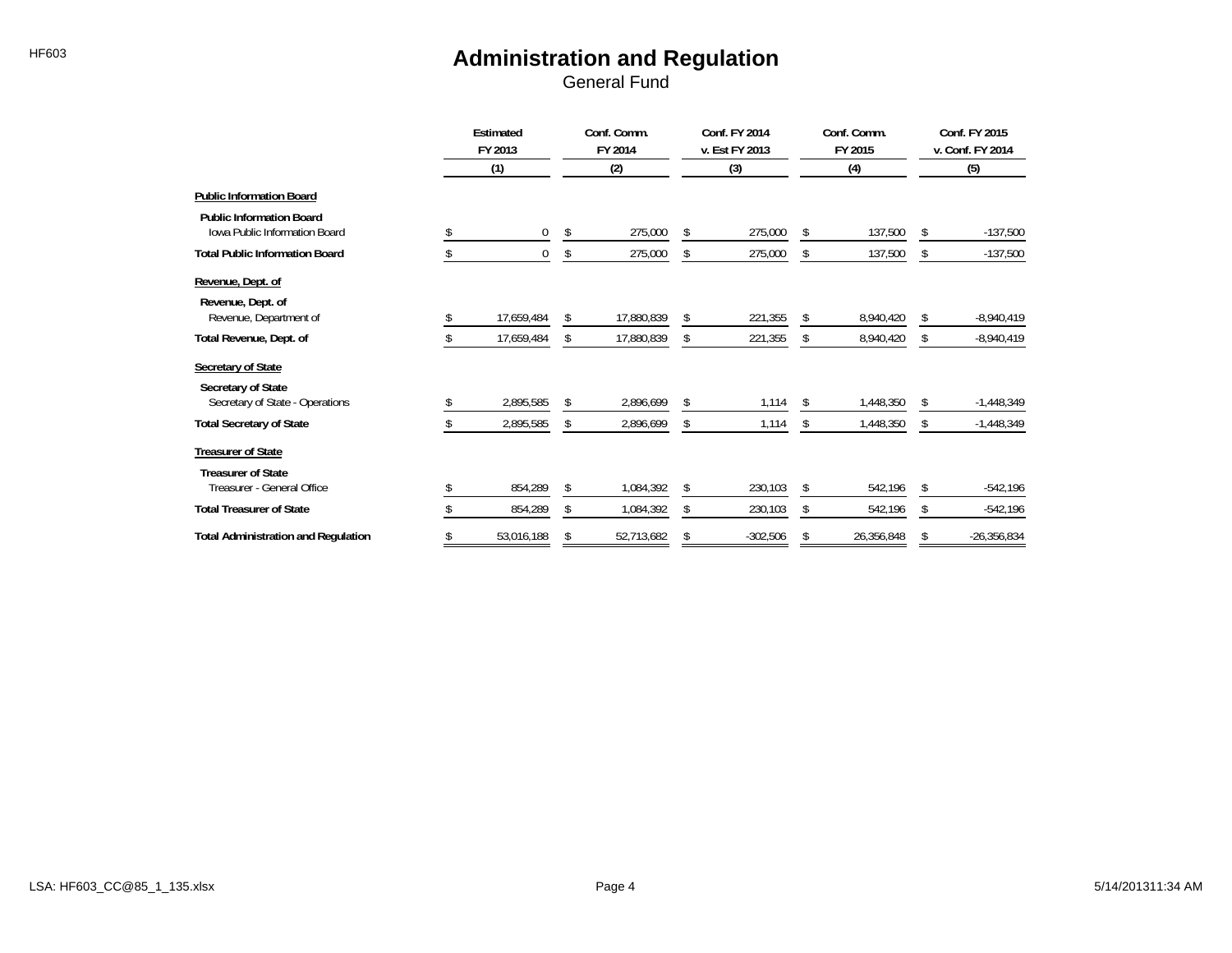### HF603 **Agriculture and Natural Resources**

|                                                                                | Estimated<br>FY 2013 |   | Conf. Comm.<br>FY 2014 | Conf. FY 2014<br>v. Est FY 2013 | Conf. Comm.<br>FY 2015 | Conf. FY 2015<br>v. Conf. FY 2014 |          |
|--------------------------------------------------------------------------------|----------------------|---|------------------------|---------------------------------|------------------------|-----------------------------------|----------|
|                                                                                | (1)                  |   | (2)                    | (3)                             | (4)                    |                                   | (5)      |
| Agriculture and Land Stewardship                                               |                      |   |                        |                                 |                        |                                   |          |
| Agriculture and Land Stewardship<br>Department of Agriculture I/3 Distribution |                      |   | 24,164                 | 24,164                          | 24,164                 |                                   | $\Omega$ |
| <b>Total Agriculture and Land Stewardship</b>                                  |                      |   | 24,164                 | 24,164                          | 24,164                 |                                   | $^{0}$   |
| Natural Resources, Dept. of                                                    |                      |   |                        |                                 |                        |                                   |          |
| <b>Natural Resources</b><br>Department of Natural Resources I/3 Distribution   |                      | 0 | 95,607                 | 95,607                          | 95,607                 |                                   |          |
| Total Natural Resources, Dept. of                                              |                      |   | 95,607                 | 95,607                          | 95,607                 |                                   |          |
| <b>Total Agriculture and Natural Resources</b>                                 |                      | 0 | 119.771                | 119.771                         | 119,771                |                                   |          |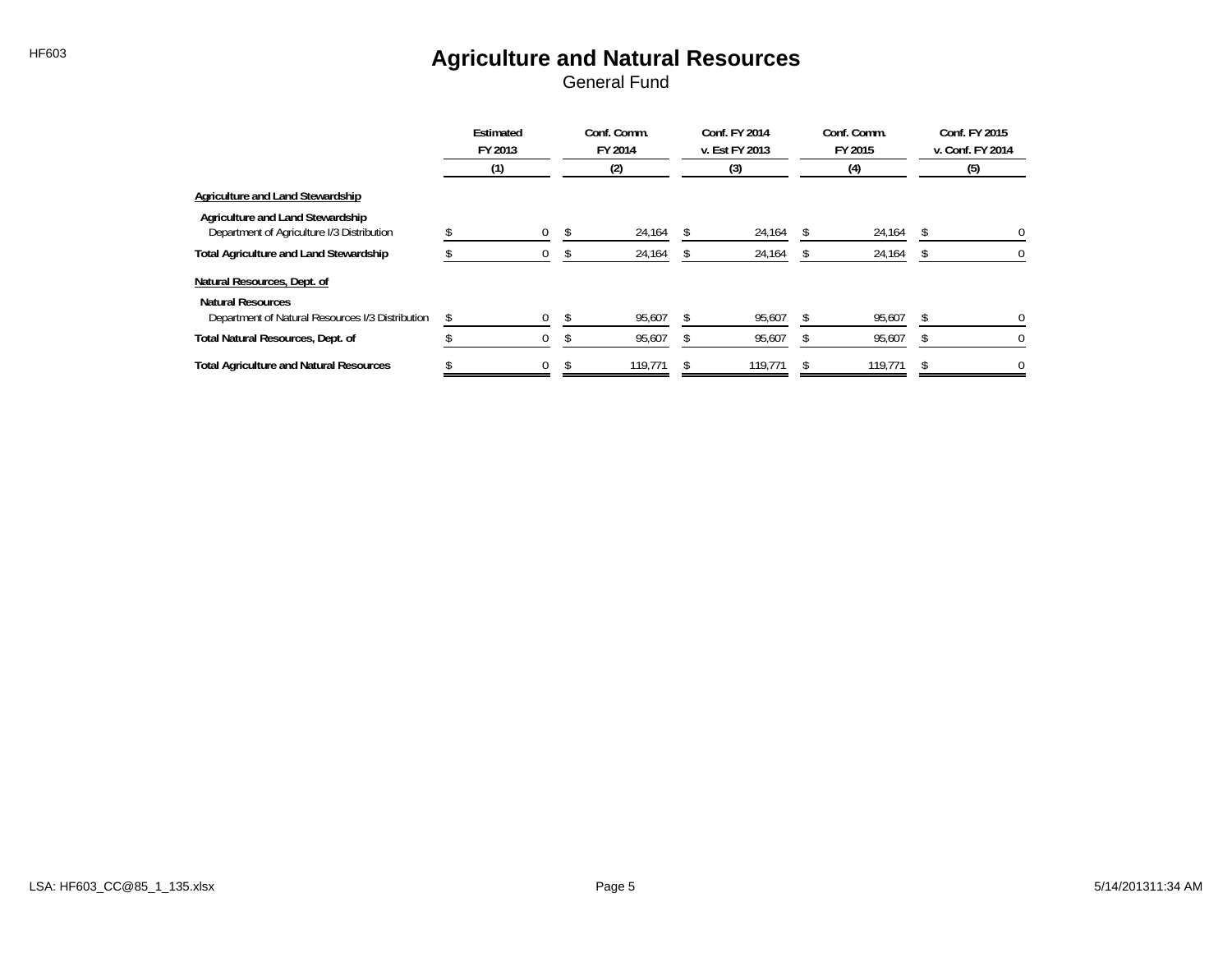#### HF603 **Economic Development** General Fund

|                                                                                          | Estimated<br>FY 2013 |              |     | Conf. Comm.<br>FY 2014 |    | <b>Conf. FY 2014</b><br>v. Est FY 2013 |    | Conf. Comm.<br>FY 2015 | Conf. FY 2015<br>v. Conf. FY 2014 |              |
|------------------------------------------------------------------------------------------|----------------------|--------------|-----|------------------------|----|----------------------------------------|----|------------------------|-----------------------------------|--------------|
|                                                                                          |                      | (1)          |     | (2)                    |    | (3)                                    |    | (4)                    |                                   | (5)          |
| Cultural Affairs, Dept. of                                                               |                      |              |     |                        |    |                                        |    |                        |                                   |              |
| Cultural Affairs, Dept. of<br>Department of Cultural Affairs I/3 Distribution            |                      | 0            | \$. | 5,069                  | \$ | 5,069                                  |    | 5,069                  | \$.                               | $\Omega$     |
| Total Cultural Affairs, Dept. of                                                         |                      | 0            |     | 5,069                  |    | 5,069                                  |    | 5,069                  |                                   | 0            |
| <b>Economic Development Authority</b>                                                    |                      |              |     |                        |    |                                        |    |                        |                                   |              |
| <b>Economic Development Authority</b><br>Economic Development Authority I/3 Distribution | S                    | $\mathbf{0}$ | \$  | 47,407                 | \$ | 47,407                                 | S  | 47,407                 | \$                                | 0            |
| <b>Total Economic Development Authority</b>                                              |                      | $\Omega$     | \$  | 47,407                 | \$ | 47,407                                 | \$ | 47,407                 | \$                                | $\mathbf{0}$ |
| <b>Public Employment Relations Board</b>                                                 |                      |              |     |                        |    |                                        |    |                        |                                   |              |
| <b>Public Employment Relations</b><br>Public Employment Relations Board I/3 Distributic  |                      | 0            | \$  | 526                    |    | 526                                    |    | 526                    | \$                                |              |
| <b>Total Public Employment Relations Board</b>                                           |                      | $\mathbf{0}$ | \$  | 526                    | \$ | 526                                    | \$ | 526                    | \$                                | $\bf{0}$     |
| Iowa Workforce Development                                                               |                      |              |     |                        |    |                                        |    |                        |                                   |              |
| Iowa Workforce Development<br>Dept. of Workforce Development I/3 Distribution            |                      | $\left($     |     | 274,819                |    | 274,819                                |    | 274,819                |                                   | $\Omega$     |
| <b>Total Iowa Workforce Development</b>                                                  |                      | $\Omega$     |     | 274,819                |    | 274,819                                | S. | 274,819                | S.                                | $\Omega$     |
| <b>Total Economic Development</b>                                                        |                      | 0            | \$  | 327,821                |    | 327,821                                | \$ | 327,821                | S.                                | $\mathbf 0$  |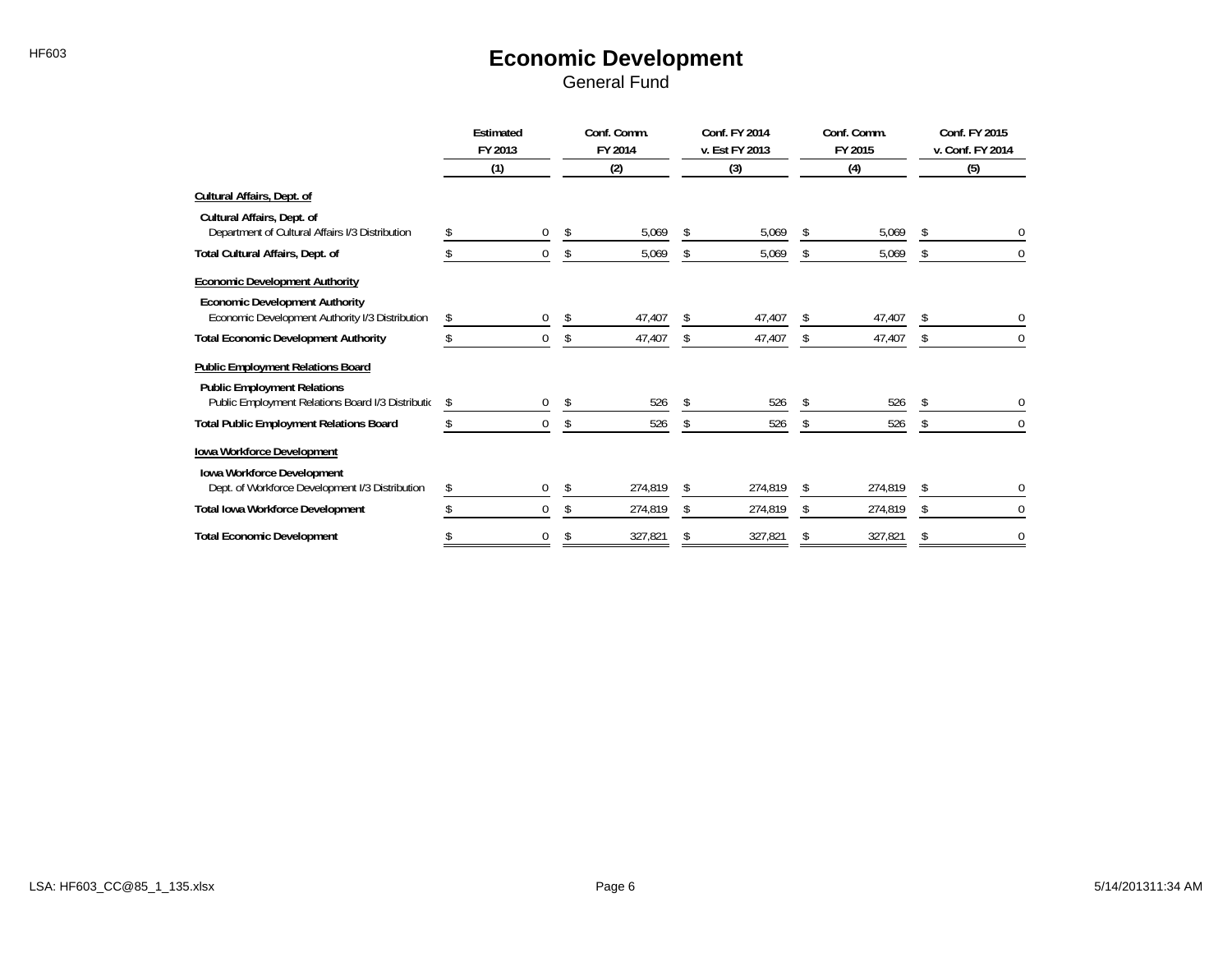## HF603 **Education**

| General Fund |  |
|--------------|--|
|--------------|--|

|                                                                                                               | <b>Estimated</b><br>FY 2013<br>(1) |    | Conf. Comm.<br>FY 2014<br>(2) |    | Conf. FY 2014<br>v. Est FY 2013<br>(3) |    | Conf. Comm.<br>FY 2015<br>(4) |    | Conf. FY 2015<br>v. Conf. FY 2014<br>(5) |
|---------------------------------------------------------------------------------------------------------------|------------------------------------|----|-------------------------------|----|----------------------------------------|----|-------------------------------|----|------------------------------------------|
| Blind, Dept. for the                                                                                          |                                    |    |                               |    |                                        |    |                               |    |                                          |
| Department for the Blind<br>Department for the Blind I/3 Distribution                                         | $\mathbf{0}$                       | \$ | 6,543                         | \$ | 6,543                                  | \$ | 6,543                         | \$ |                                          |
| Total Blind, Dept. for the                                                                                    | $\Omega$                           | \$ | 6,543                         | \$ | 6,543                                  | \$ | 6,543                         | \$ | $\mathbf 0$                              |
| <b>College Aid Commission</b><br>College Student Aid Comm.<br>College Student Aid Commission I/3 Distribution | \$<br>0                            | \$ | 17,166                        | \$ | 17,166                                 | \$ | 17,166                        | \$ | 0                                        |
| <b>Total College Aid Commission</b>                                                                           | 0                                  | \$ | 17,166                        | \$ | 17,166                                 | \$ | 17,166                        | \$ | 0                                        |
| Education, Dept. of<br>Education, Dept. of<br>Department of Education I/3 Distribution                        | \$<br>$\mathbf 0$                  | \$ | 215,235                       | \$ | 215,235                                | \$ | 215,235                       | \$ | 0                                        |
| <b>Vocational Rehabilitation</b><br>Vocational Rehabilitation I/3 Distribution                                | \$<br>0                            | \$ | 33,032                        | \$ | 33,032                                 | \$ | 33,032                        | \$ | 0                                        |
| <b>Iowa Public Television</b><br>Iowa Public Television I/3 Distribution                                      | 0                                  | \$ | 7,537                         | \$ | 7,537                                  | \$ | 7,537                         | \$ | 0                                        |
| <b>Total Education, Dept. of</b>                                                                              | 0                                  | \$ | 255,804                       | \$ | 255,804                                | \$ | 255,804                       | \$ | 0                                        |
| Regents, Board of<br>Regents, Board of                                                                        |                                    |    |                               |    |                                        |    |                               |    |                                          |
| Board of Regents I/3 Distribution                                                                             | 0                                  |    | 29,709                        | \$ | 29,709                                 | \$ | 29,709                        | \$ | 0                                        |
| <b>Total Regents, Board of</b>                                                                                | 0                                  |    | 29,709                        | \$ | 29,709                                 | \$ | 29,709                        | \$ | $\mathbf 0$                              |
| <b>Total Education</b>                                                                                        | 0                                  |    | 309,222                       | \$ | 309,222                                | \$ | 309,222                       | \$ | $\mathbf 0$                              |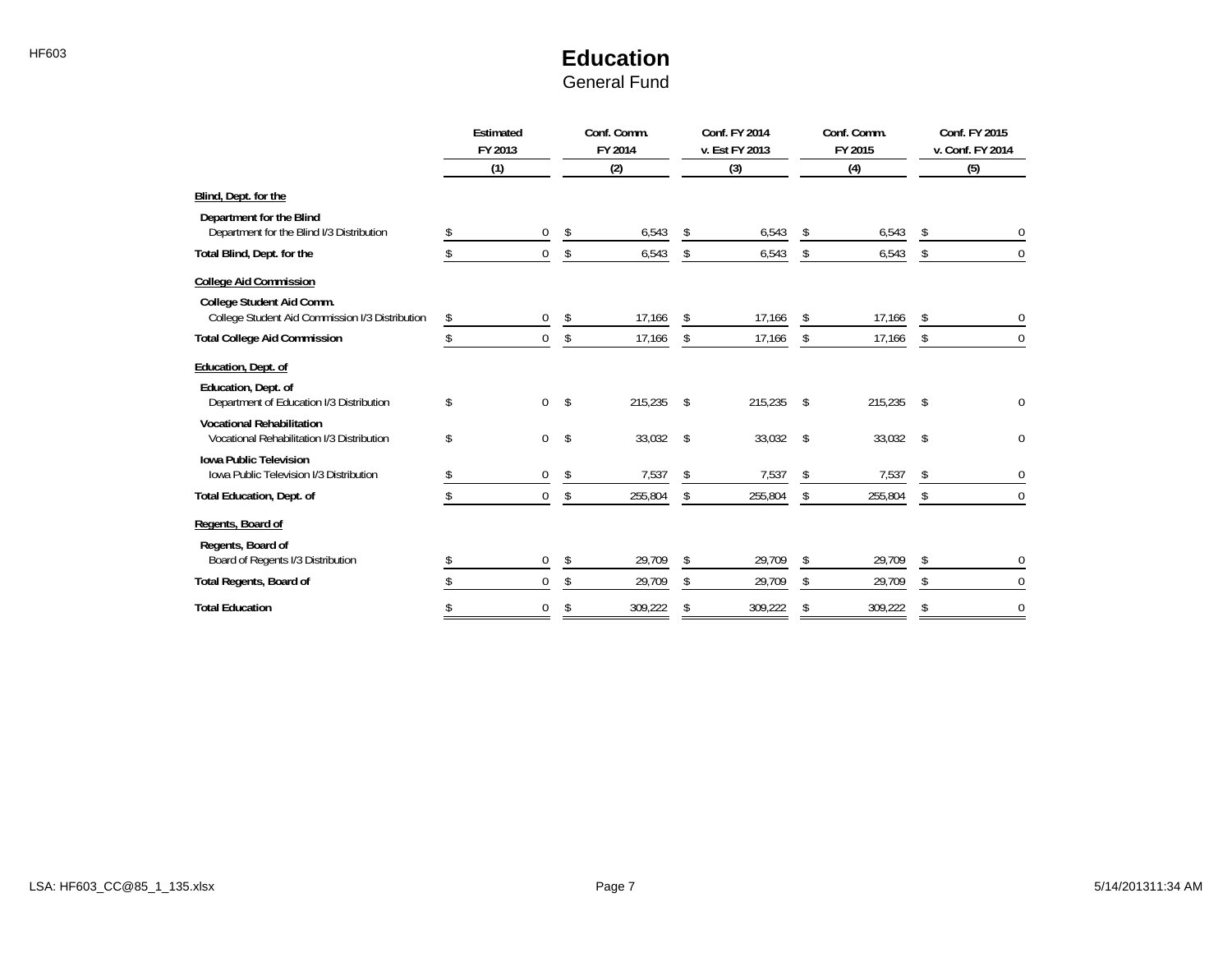## HF603 **Health and Human Services**

|                                                                           | Estimated<br>FY 2013 |             | Conf. Comm.<br>FY 2014 |    | <b>Conf. FY 2014</b><br>v. Est FY 2013 |     | Conf. Comm.<br>FY 2015 |     | Conf. FY 2015<br>v. Conf. FY 2014 |
|---------------------------------------------------------------------------|----------------------|-------------|------------------------|----|----------------------------------------|-----|------------------------|-----|-----------------------------------|
|                                                                           |                      | (1)         | (2)                    |    | (3)                                    | (4) |                        | (5) |                                   |
| Aging, Dept. on                                                           |                      |             |                        |    |                                        |     |                        |     |                                   |
| Aging, Dept. on<br>Department of Aging I/3 Distribution                   |                      | $\mathbf 0$ | \$<br>5,687            | \$ | 5,687                                  | \$  | 5,687                  | \$  | $\boldsymbol{0}$                  |
| Total Aging, Dept. on                                                     | \$                   | $\mathbf 0$ | \$<br>5,687            | \$ | 5,687                                  | \$  | 5,687                  | \$  | $\Omega$                          |
| Public Health, Dept. of                                                   |                      |             |                        |    |                                        |     |                        |     |                                   |
| Public Health, Dept. of<br>Department of Public Health I/3 Distribution   | \$                   | 0           | \$<br>51,018           | \$ | 51,018                                 | \$  | 51,018                 | \$  | 0                                 |
| Total Public Health, Dept. of                                             | \$                   | $\mathbf 0$ | \$<br>51,018           | \$ | 51,018                                 | \$  | 51,018                 | \$  | $\Omega$                          |
| Veterans Affairs, Dept. of                                                |                      |             |                        |    |                                        |     |                        |     |                                   |
| Veterans Affairs, Department of<br>Veteran's Affairs I/3 Distribution     | \$                   | $\mathbf 0$ | \$<br>2.443            | \$ | 2,443                                  | \$  | 2,443                  | \$  | 0                                 |
| Veterans Affairs, Dept. of<br>Iowa Veteran's Home I/3 Distribution        |                      | $\mathbf 0$ | \$<br>69,282           | \$ | 69,282                                 | \$  | 69,282                 | \$  | $\mathbf 0$                       |
| Total Veterans Affairs, Dept. of                                          | \$                   | $\mathbf 0$ | \$<br>71,725           | \$ | 71,725                                 | \$  | 71,725                 | \$  | $\mathbf 0$                       |
| Human Services, Dept. of                                                  |                      |             |                        |    |                                        |     |                        |     |                                   |
| Assistance<br>Human Services Assistance Payments I/3 Distrib              | \$                   | $\mathbf 0$ | \$<br>581,192          | \$ | 581,192                                | \$  | 581,192                | -\$ | $\Omega$                          |
| <b>Toledo Juvenile Home</b><br>Human Services - Toledo I/3 Distribution   | \$                   | $\mathbf 0$ | \$<br>7,766            | \$ | 7,766                                  | \$  | 7,766                  | \$  | 0                                 |
| <b>Eldora Training School</b><br>Human Services - Eldora I/3 Distribution | \$                   | $\mathbf 0$ | \$<br>11,233           | \$ | 11,233                                 | \$  | 11,233                 | \$  | $\Omega$                          |
| Cherokee<br>Human Services - Cherokee I/3 Distribution                    | \$                   | $\Omega$    | \$<br>10,273           | \$ | 10,273                                 | \$  | 10,273                 | Ŝ.  | $\theta$                          |
| Clarinda<br>Human Services - Clarinda I/3 Distribution                    | \$                   | $\Omega$    | \$<br>5,821            | \$ | 5,821                                  | \$  | 5,821                  | \$  | $\mathbf{0}$                      |
| Independence<br>Human Services - Independence I/3 Distribution            | \$                   | $\Omega$    | \$<br>15,304           | \$ | 15,304                                 | \$  | 15,304                 | \$  | $\mathbf{0}$                      |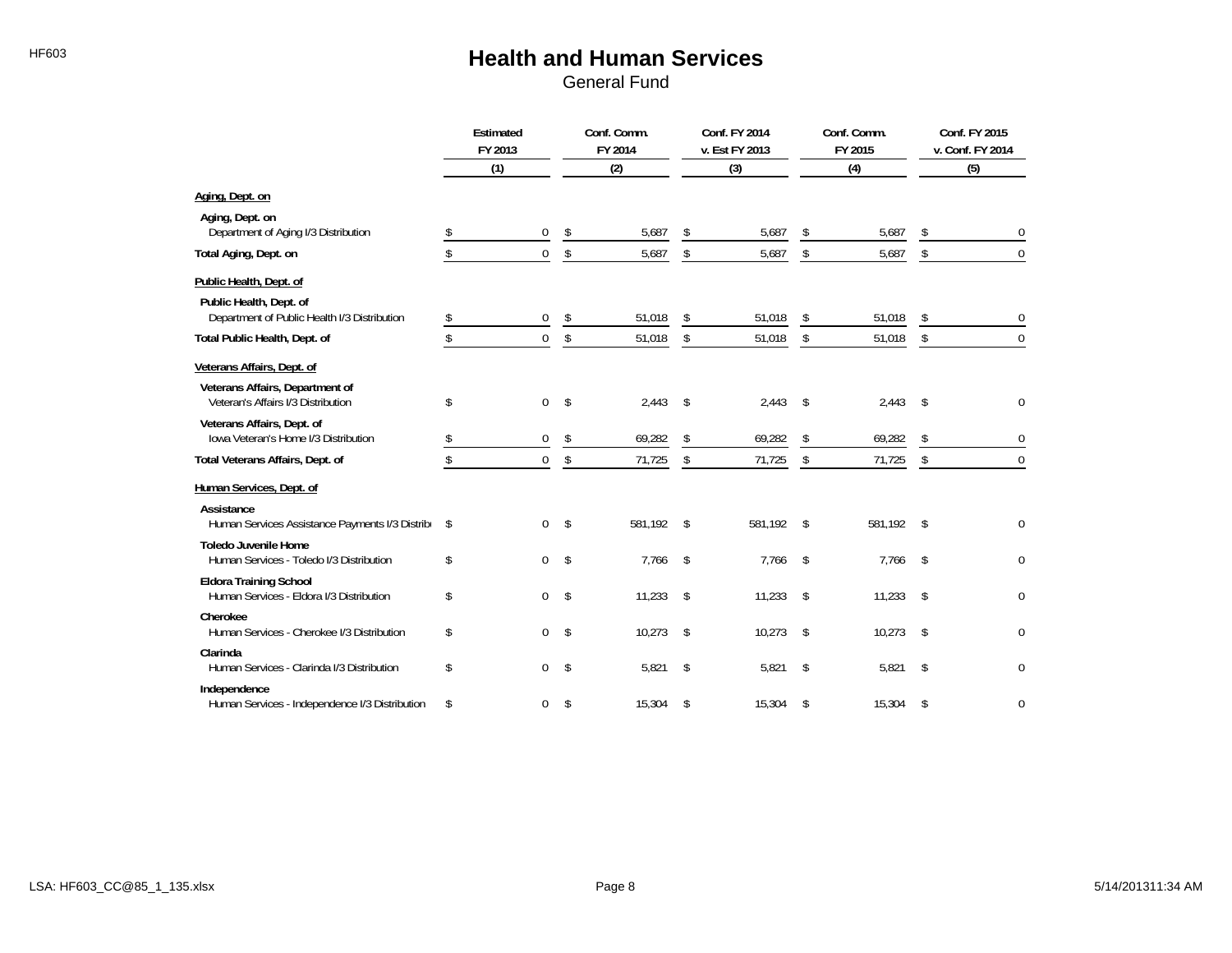#### HF603 **Health and Human Services** General Fund

|                                                                                 | Estimated<br>FY 2013 |    | Conf. Comm.<br>FY 2014 |    | Conf. FY 2014<br>v. Est FY 2013 | Conf. Comm.<br>FY 2015 |           |     | Conf. FY 2015<br>v. Conf. FY 2014 |
|---------------------------------------------------------------------------------|----------------------|----|------------------------|----|---------------------------------|------------------------|-----------|-----|-----------------------------------|
|                                                                                 | (1)                  |    | (2)                    |    | (3)                             |                        | (4)       |     | (5)                               |
| Mt Pleasant<br>Human Services - Mt. Pleasant I/3 Distribution                   | \$<br>$\mathbf{0}$   | \$ | 7,375                  | \$ | 7,375                           | - \$                   | 7,375     | -\$ | 0                                 |
| Glenwood<br>Human Services - Glenwood I/3 Distribution                          | \$<br>0              | \$ | 74,650                 | \$ | 74,650                          | <sup>\$</sup>          | 74,650    | Ŝ.  | 0                                 |
| Woodward<br>Human Services - Woodward I/3 Distribution                          | \$<br>$\mathbf{0}$   | \$ | 65,728                 | \$ | $65,728$ \$                     |                        | 65,728    | -\$ | 0                                 |
| <b>Cherokee CCUSO</b><br>Human Services Civil Commitment Unit I/3 Distrit \$    | 0                    | \$ | 8,599                  | \$ | 8,599                           | - \$                   | 8,599     | \$  | 0                                 |
| <b>Field Operations</b><br>Human Services Field Operations Unit I/3 Distribu \$ | 0                    | \$ | 189.899                | \$ | 189.899                         | - \$                   | 189,899   | \$  | 0                                 |
| <b>General Administration</b><br>Human Services Administration I/3 Distribution | 0                    | \$ | 24,831                 | \$ | 24,831                          |                        | 24,831    | \$  | 0                                 |
| Total Human Services, Dept. of                                                  |                      | Ж  | 1,002,671              |    | 1,002,671                       |                        | 1,002,671 | S.  | 0                                 |
| <b>Total Health and Human Services</b>                                          | 0                    |    | 1,131,101              |    | 1,131,101                       |                        | 1,131,101 |     | 0                                 |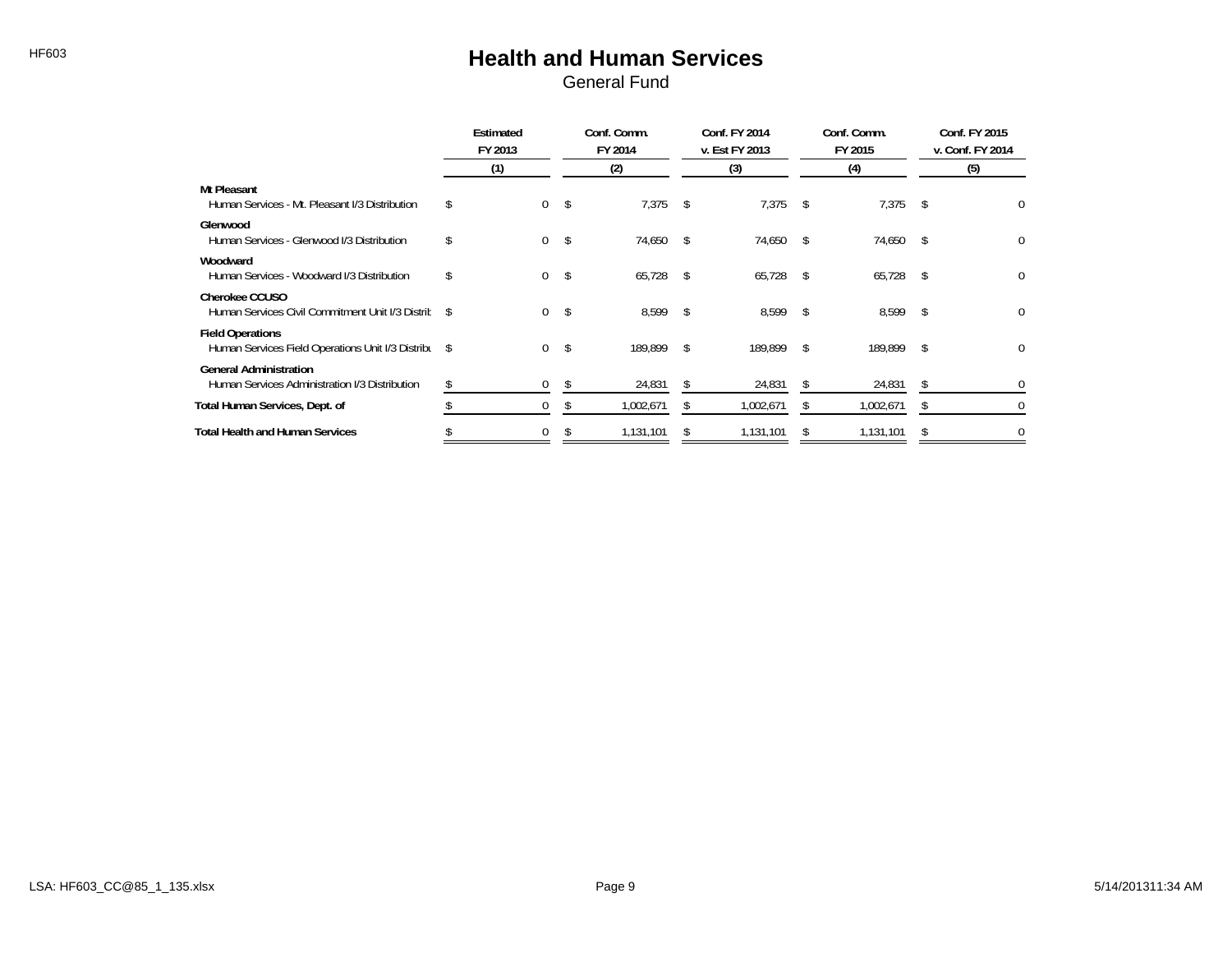# HF603 **HF603 Justice System**

|                                                                            | Estimated<br>FY 2013 |             | Conf. Comm.<br>Conf. FY 2014<br>FY 2014<br>v. Est FY 2013 |        |    |        | Conf. Comm.<br>FY 2015 | Conf. FY 2015<br>v. Conf. FY 2014 |     |             |
|----------------------------------------------------------------------------|----------------------|-------------|-----------------------------------------------------------|--------|----|--------|------------------------|-----------------------------------|-----|-------------|
|                                                                            |                      | (1)         |                                                           | (2)    |    | (3)    |                        | (4)                               | (5) |             |
| Justice, Department of                                                     |                      |             |                                                           |        |    |        |                        |                                   |     |             |
| Justice, Dept. of<br>Department of Justice I/3 Distribution                |                      | 0           | \$                                                        | 21,975 | \$ | 21,975 | \$                     | 21,975                            | \$  | 0           |
| Total Justice, Department of                                               |                      | $\mathbf 0$ | \$                                                        | 21,975 | \$ | 21,975 | \$                     | 21,975                            | \$  | $\mathbf 0$ |
| <b>Civil Rights Commission</b>                                             |                      |             |                                                           |        |    |        |                        |                                   |     |             |
| <b>Civil Rights Commission</b><br>Civil Rights Commission I/3 Distribution | \$                   | 0           | \$                                                        | 2,178  | \$ | 2,178  | \$                     | 2,178                             | \$  | $\mathbf 0$ |
| <b>Total Civil Rights Commission</b>                                       |                      | $\mathbf 0$ | \$                                                        | 2,178  | \$ | 2,178  | \$                     | 2,178                             | \$  | $\mathbf 0$ |
| Corrections, Dept. of                                                      |                      |             |                                                           |        |    |        |                        |                                   |     |             |
| <b>Central Office</b><br>Corrections - Central Office I/3 Distribution     | \$                   | 0           | \$                                                        | 12,228 | \$ | 12,228 | -\$                    | 12,228                            | \$  | 0           |
| <b>Fort Madison</b><br>Corrections - Fort Madison I/3 Distribution         | \$                   | 0           | \$                                                        | 28,799 | \$ | 28,799 | \$                     | 28,799                            | \$  | $\pmb{0}$   |
| Anamosa<br>Corrections - Anamosa I/3 Distribution                          | \$                   | 0           | \$                                                        | 22,967 | \$ | 22,967 | \$                     | 22,967                            | \$  | 0           |
| Oakdale<br>Corrections - Oakdale I/3 Distribution                          | \$                   | 0           | \$                                                        | 57,645 | \$ | 57,645 | \$                     | 57,645                            | \$  | $\mathbf 0$ |
| Newton<br>Corrections - Newton I/3 Distribution                            | \$                   | 0           | \$                                                        | 18,818 | \$ | 18,818 | -\$                    | 18,818                            | \$  | 0           |
| <b>Mt Pleasant</b><br>Corrections - Mt. Pleasant I/3 Distribution          | \$                   | 0           | \$                                                        | 20,708 | \$ | 20,708 | -\$                    | 20,708                            | \$  | 0           |
| <b>Rockwell City</b><br>Corrections - Rockwell City I/3 Distribution       | \$                   | 0           | \$                                                        | 7,205  | \$ | 7,205  | \$                     | 7,205                             | \$  | 0           |
| Clarinda<br>Corrections - Clarinda I/3 Distribution                        | \$                   | 0           | \$                                                        | 17,703 | \$ | 17,703 | \$                     | 17,703                            | \$  | 0           |
| Mitchellville<br>Corrections - Mitchellville I/3 Distribution              | \$                   | 0           | \$                                                        | 13,431 | \$ | 13,431 | \$                     | 13,431                            | \$  | 0           |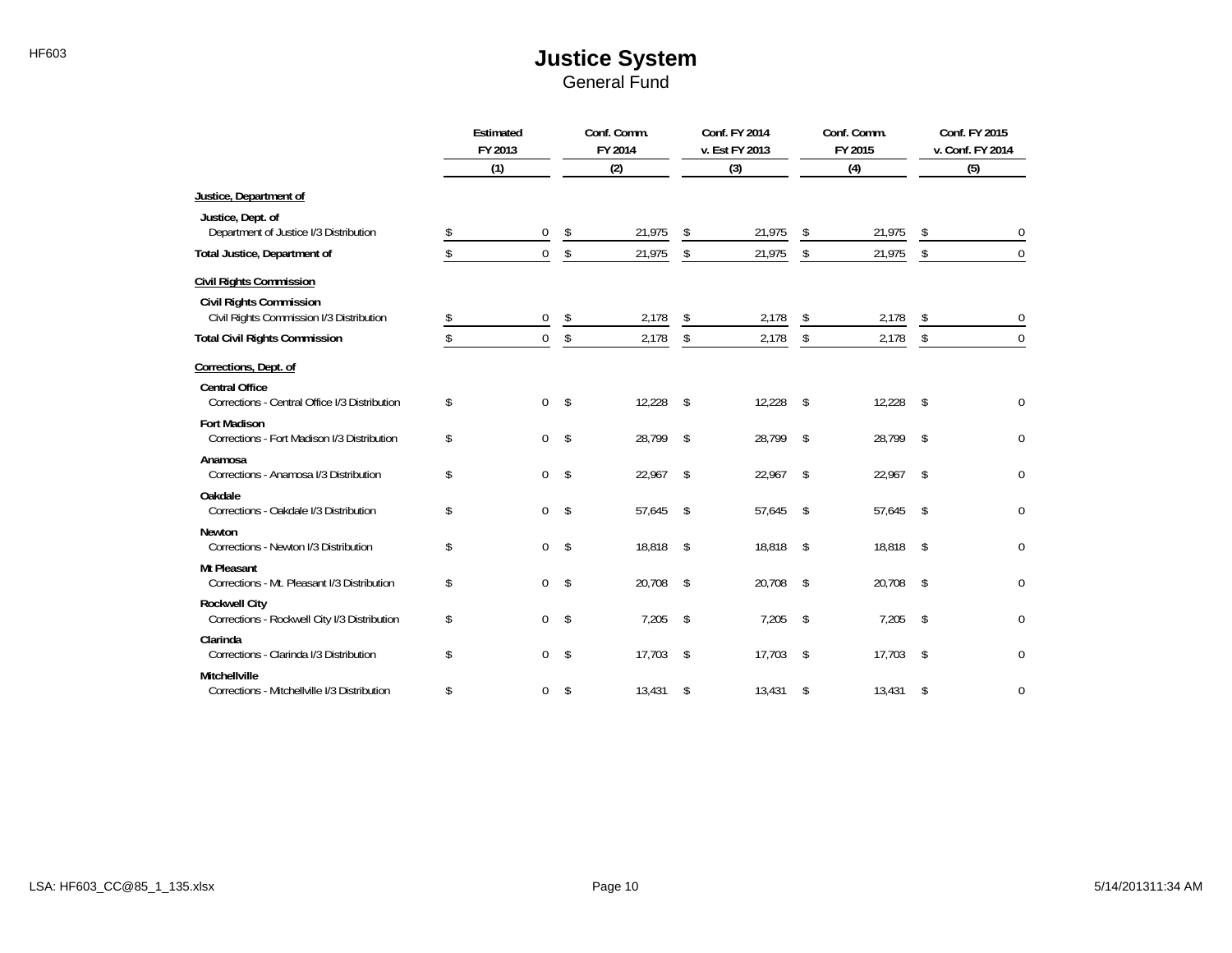#### HF603 **HF603 Justice System** General Fund

|                                                                            | Estimated<br>FY 2013 | Conf. Comm.<br>FY 2014 | Conf. FY 2014<br>v. Est FY 2013 |    | Conf. Comm.<br>FY 2015 |    | <b>Conf. FY 2015</b><br>v. Conf. FY 2014 |
|----------------------------------------------------------------------------|----------------------|------------------------|---------------------------------|----|------------------------|----|------------------------------------------|
|                                                                            | (1)                  | (2)                    | (3)                             |    | (4)                    |    | (5)                                      |
| <b>Fort Dodge</b><br>Corrections - Fort Dodge I/3 Distribution             | $\Omega$             | \$<br>18,416           | \$<br>18,416                    |    | 18,416                 | \$ | 0                                        |
| Total Corrections, Dept. of                                                | $\theta$             | \$<br>217,920          | \$<br>217,920                   | \$ | 217,920                | \$ | $\Omega$                                 |
| Inspections & Appeals, Dept. of                                            |                      |                        |                                 |    |                        |    |                                          |
| <b>Public Defender</b><br>Public Defender I/3 Distribution                 | 0                    | \$<br>20,061           | \$<br>20,061                    | \$ | 20,061                 | \$ | $\mathbf 0$                              |
| Total Inspections & Appeals, Dept. of                                      | $\pmb{0}$            | \$<br>20,061           | \$<br>20,061                    | \$ | 20,061                 | \$ | $\overline{0}$                           |
| Judicial Branch                                                            |                      |                        |                                 |    |                        |    |                                          |
| <b>Judicial Branch</b><br>Judicial Branch I/3 Distribution                 | 0                    | \$<br>137,380          | \$<br>137,380                   | \$ | 137,380                | \$ | 0                                        |
| <b>Total Judicial Branch</b>                                               | 0                    | \$<br>137,380          | \$<br>137,380                   | \$ | 137,380                | \$ | $\Omega$                                 |
| lowa Law Enforcement Academy                                               |                      |                        |                                 |    |                        |    |                                          |
| Iowa Law Enforcement Academy<br>Law Enforcement Academy I/3 Distribution   | $\mathbf{0}$         | \$<br>1,516            | \$<br>1,516                     | \$ | 1,516                  | \$ | $\mathbf{0}$                             |
| <b>Total Iowa Law Enforcement Academy</b>                                  | $\overline{0}$       | \$<br>1,516            | \$<br>1,516                     | \$ | 1,516                  | \$ | $\Omega$                                 |
| Parole, Board of                                                           |                      |                        |                                 |    |                        |    |                                          |
| Parole Board<br>Parole Board I/3 Distribution                              | 0                    | \$<br>748              | \$<br>748                       | \$ | 748                    | \$ | 0                                        |
| Total Parole, Board of                                                     | $\Omega$             | \$<br>748              | \$<br>748                       | \$ | 748                    | \$ | $\mathbf{0}$                             |
| Public Defense, Dept. of                                                   |                      |                        |                                 |    |                        |    |                                          |
| Public Defense, Dept. of<br>Department of Public Defense I/3 Distribution  | \$<br>0              | \$<br>27,436           | \$<br>27,436                    | \$ | 27,436                 | \$ | $\Omega$                                 |
| <b>Emergency Management Division</b><br>Homeland Security I/3 Distribution | 0                    | \$<br>55,346           | \$<br>55,346                    | \$ | 55,346                 | \$ | $\mathbf 0$                              |
| Total Public Defense, Dept. of                                             | $\theta$             | \$<br>82,782           | \$<br>82,782                    | \$ | 82,782                 | \$ | $\mathbf 0$                              |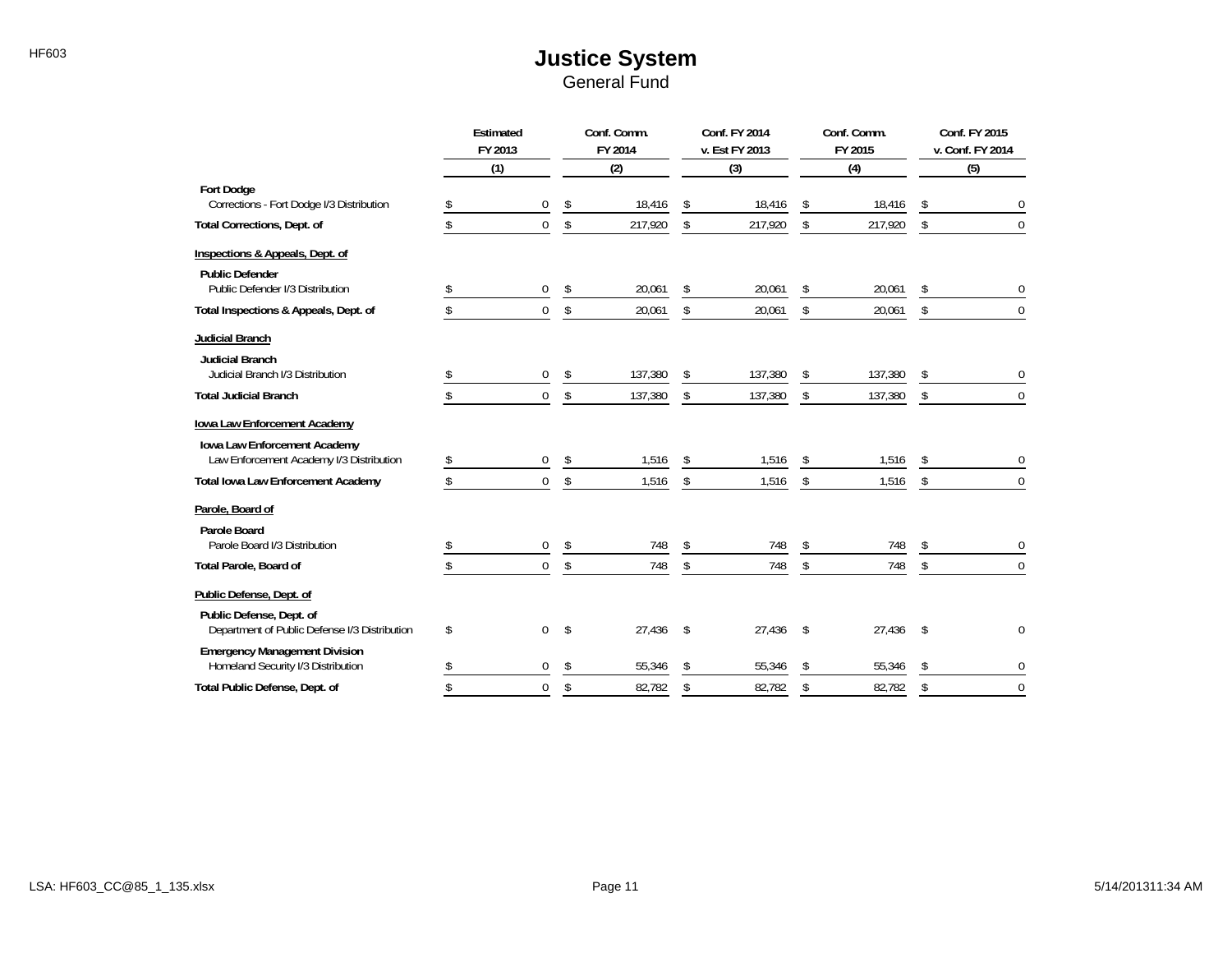#### HF603 **HF603 Justice System** General Fund

|                                                                         | Estimated<br>FY 2013 |          | Conf. Comm.<br>FY 2014 |  | Conf. FY 2014<br>v. Est FY 2013 |  | Conf. Comm.<br>FY 2015 |  | Conf. FY 2015<br>v. Conf. FY 2014 |  |
|-------------------------------------------------------------------------|----------------------|----------|------------------------|--|---------------------------------|--|------------------------|--|-----------------------------------|--|
|                                                                         |                      |          | (2)                    |  | (3)                             |  | (4)                    |  | (5)                               |  |
| Public Safety, Department of                                            |                      |          |                        |  |                                 |  |                        |  |                                   |  |
| Public Safety, Dept. of<br>Department of Public Safety I/3 Distribution |                      | $\Omega$ | 87,295                 |  | 87,295                          |  | 87,295                 |  | 0                                 |  |
| <b>Total Public Safety, Department of</b>                               |                      |          | 87.295                 |  | 87,295                          |  | 87,295                 |  | O.                                |  |
| <b>Total Justice System</b>                                             |                      | $\Omega$ | 571.855                |  | 571,855                         |  | 571,855                |  | 0                                 |  |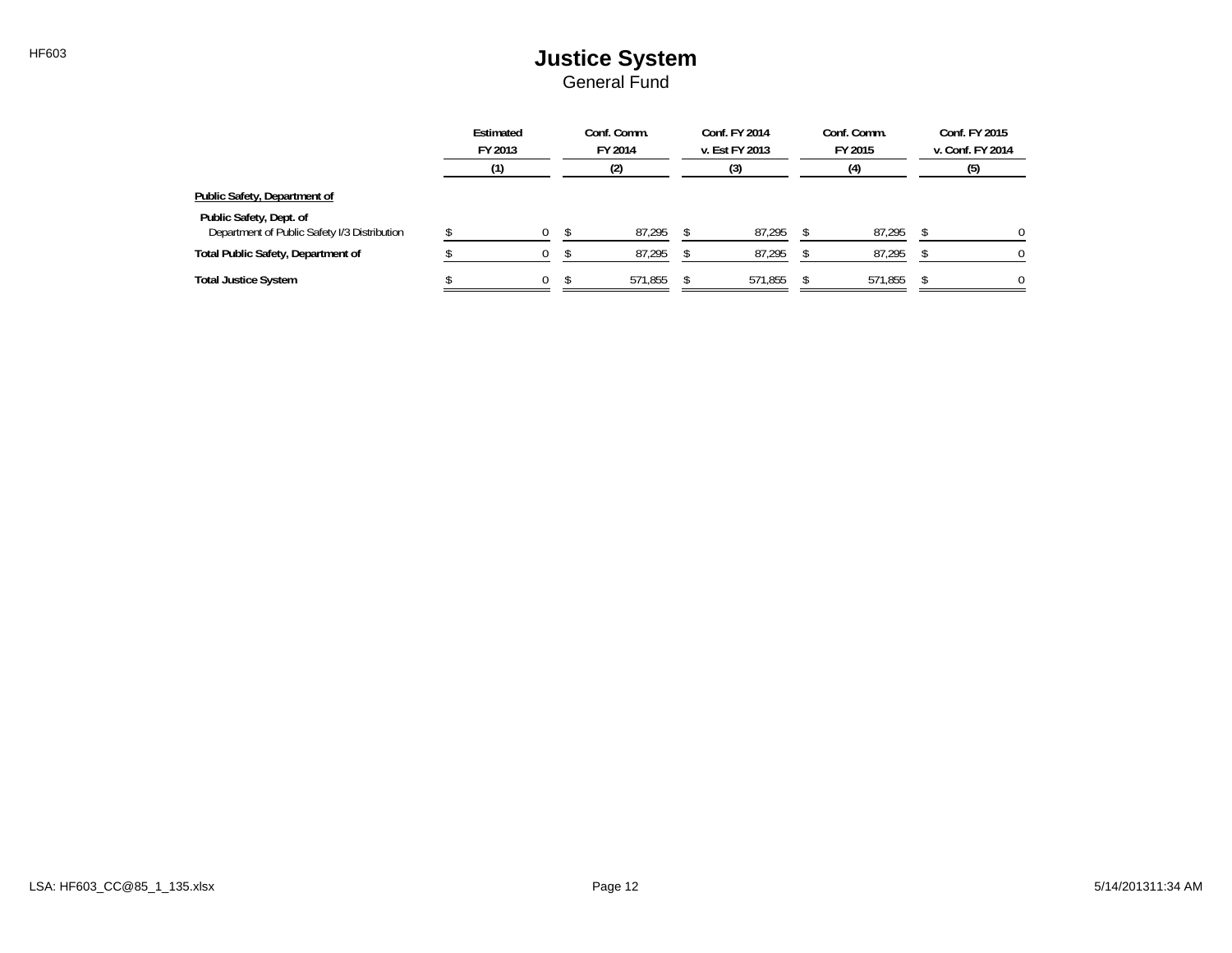#### HF603 **Unassigned Standings** General Fund

|                                                         | Estimated<br>FY 2013 | Conf. Comm.<br>FY 2014 | Conf. FY 2014<br>v. Est FY 2013 | Conf. Comm.<br>FY 2015 | Conf. FY 2015<br>v. Conf. FY 2014 |
|---------------------------------------------------------|----------------------|------------------------|---------------------------------|------------------------|-----------------------------------|
|                                                         |                      | (2)                    | (3)                             | (4)                    | (5)                               |
| Legislative Branch                                      |                      |                        |                                 |                        |                                   |
| Legislative Branch<br>General Assembly I/3 Distribution |                      | 26,548                 | 26,548                          | 26,548                 | 0                                 |
| <b>Total Legislative Branch</b>                         |                      | 26.548                 | 26.548                          | 26,548                 | 0                                 |
| <b>Total Unassigned Standings</b>                       | $\mathbf{0}$         | 26,548                 | 26,548                          | 26,548                 | 0                                 |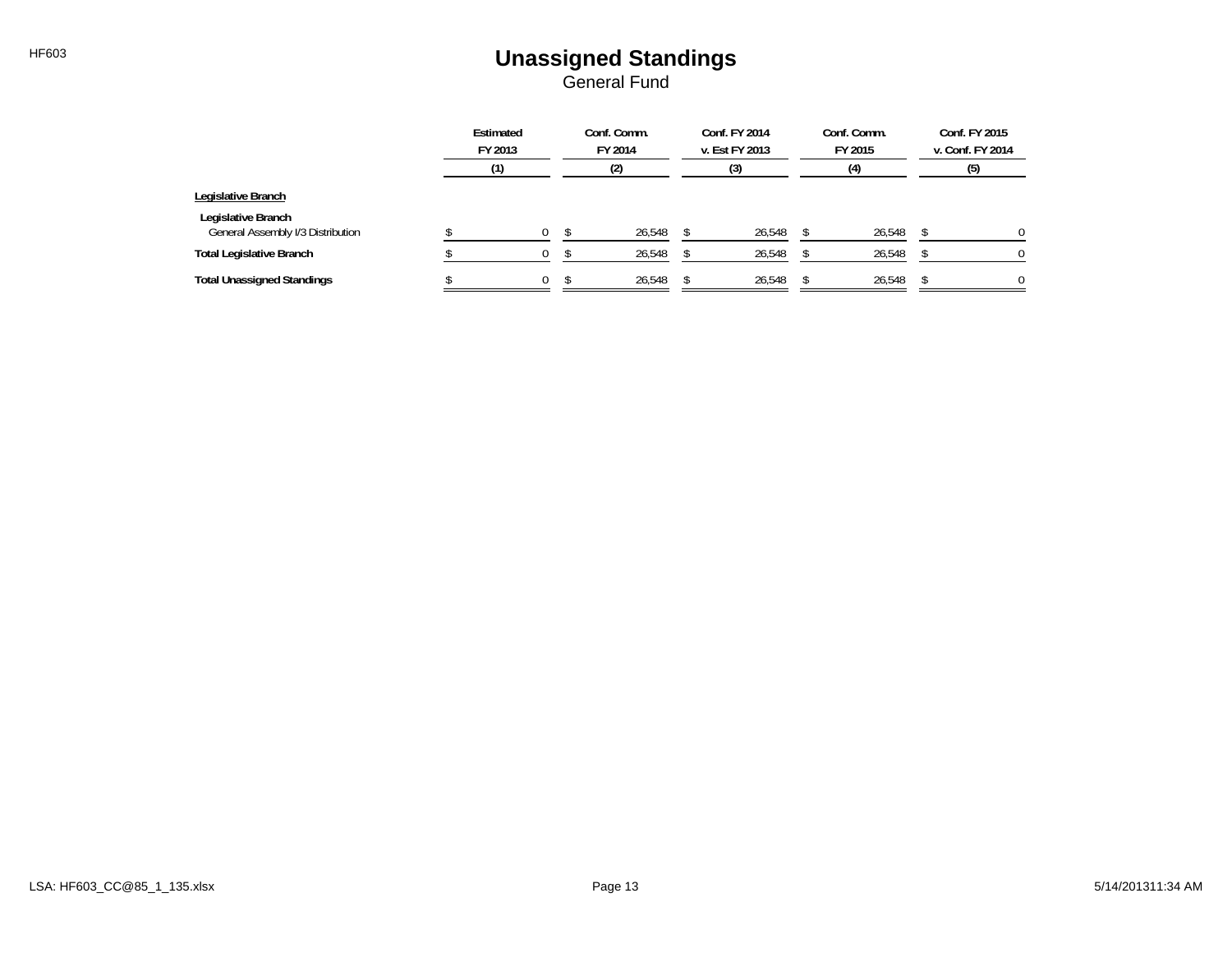### HF603 **Summary Data** Other Funds

|                               | Estimated<br>FY 2013 |            | Conf. Comm.<br>FY 2014<br>(2) |            | Conf. FY 2014<br>v. Est FY 2013<br>(3) |              | Conf. Comm.<br>FY 2015<br>(4) |            | Conf. FY 2015<br>v. Conf. FY 2014<br>(5) |               |
|-------------------------------|----------------------|------------|-------------------------------|------------|----------------------------------------|--------------|-------------------------------|------------|------------------------------------------|---------------|
| Administration and Regulation |                      | 53,984,067 |                               | 51.247.701 |                                        | $-2.736.366$ |                               | 25.558.104 |                                          | $-25,689,597$ |
| Justice System                |                      |            |                               | 1.425      |                                        | 1,425        |                               | 1,425      |                                          |               |
| <b>Grand Total</b>            |                      | 53,984,067 |                               | 51.249.126 |                                        | $-2,734,941$ |                               | 25,559,529 |                                          | $-25,689,597$ |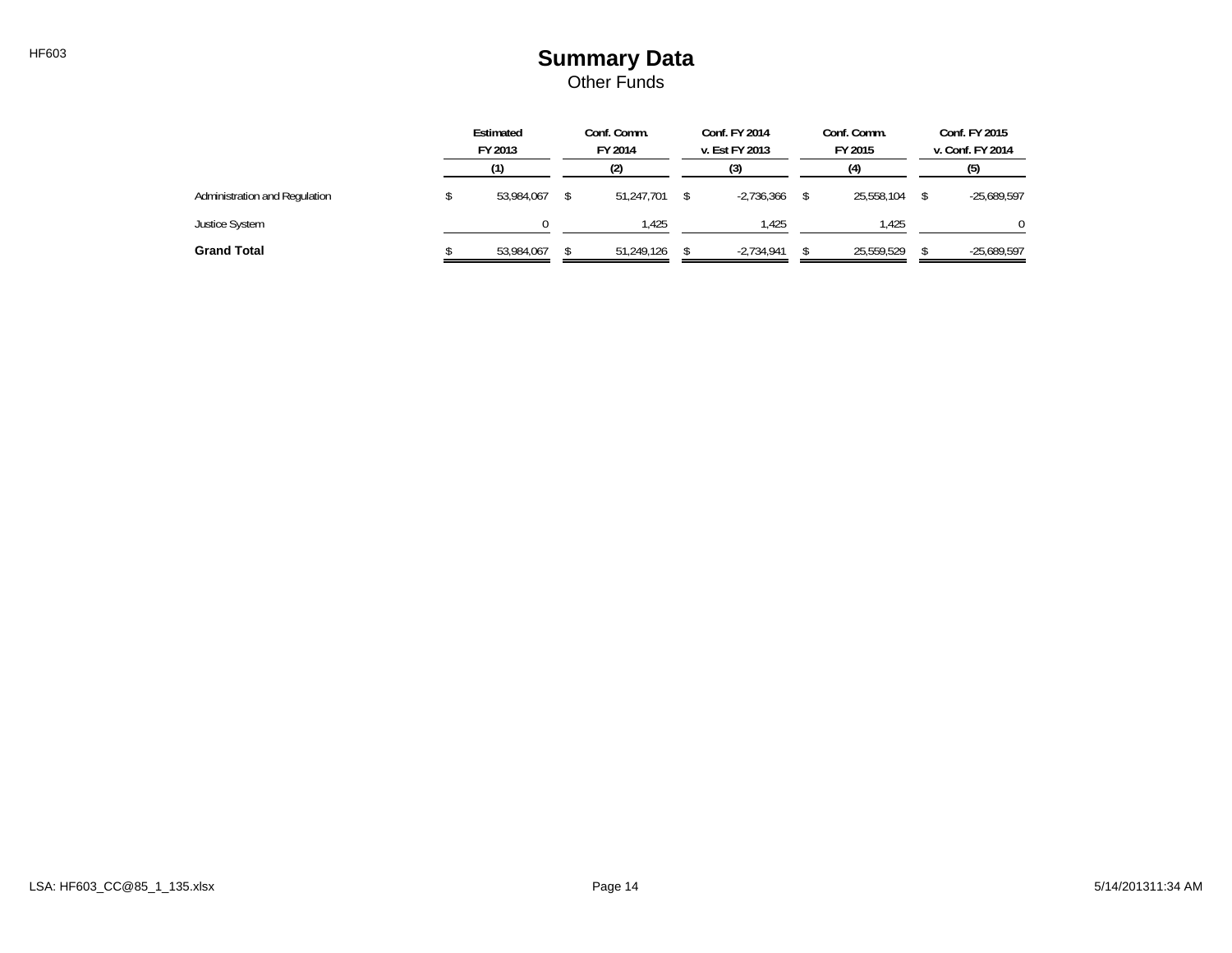Other Funds

|                                                                                                                | Estimated<br>FY 2013 |                                 | Conf. Comm.<br>FY 2014  |                                   | Conf. FY 2014<br>v. Est FY 2013 |                                          | Conf. Comm.<br>FY 2015 |                             | Conf. FY 2015<br>v. Conf. FY 2014 |                                            |
|----------------------------------------------------------------------------------------------------------------|----------------------|---------------------------------|-------------------------|-----------------------------------|---------------------------------|------------------------------------------|------------------------|-----------------------------|-----------------------------------|--------------------------------------------|
|                                                                                                                |                      | (1)                             |                         | (2)                               |                                 | (3)                                      |                        | (4)                         |                                   | (5)                                        |
| Commerce, Dept. of                                                                                             |                      |                                 |                         |                                   |                                 |                                          |                        |                             |                                   |                                            |
| <b>Banking Division</b><br>Banking Division - CMRF                                                             | \$                   | 9,098,170                       | \$                      | 9,167,235                         | \$                              | 69,065                                   | \$                     | 4,583,618                   | \$                                | $-4,583,617$                               |
| <b>Credit Union Division</b><br>Credit Union Division - CMRF                                                   | \$                   | 1,792,995                       | \$                      | 1,794,256                         | \$                              | 1,261                                    | \$                     | 897,128                     | \$                                | $-897,128$                                 |
| <b>Insurance Division</b><br><b>Insurance Division - CMRF</b>                                                  | \$                   | 4,983,244                       | \$                      | 5,032,989                         | \$                              | 49,745                                   | \$                     | 2,516,495                   | \$                                | $-2,516,494$                               |
| <b>Utilities Division</b><br><b>Utilities Division - CMRF</b>                                                  | \$                   | 8,173,069                       | \$                      | 8,179,405                         | \$                              | 6,336                                    | \$                     | 4,089,703                   | \$                                | $-4,089,702$                               |
| Professional Licensing and Reg.<br>Field Auditor - Housing Impr. Fund                                          |                      | 62,317                          | \$                      | 62,317                            | \$                              | 0                                        | \$                     | 31,159                      | \$                                | $-31,158$                                  |
| Total Commerce, Dept. of                                                                                       |                      | 24,109,795                      | \$                      | 24,236,202                        | \$                              | 126,407                                  | \$                     | 12,118,103                  | \$                                | $-12,118,099$                              |
| Inspections & Appeals, Dept. of                                                                                |                      |                                 |                         |                                   |                                 |                                          |                        |                             |                                   |                                            |
| Inspections and Appeals, Dept. of<br>Medicaid Fraud - Fraud Annual Meeting<br>DIA - RUTF                       | \$                   | 0<br>1.623.897                  | \$                      | 6,500<br>1,623,897                | \$                              | 6,500<br>$\Omega$                        | \$                     | 0<br>811,949                | \$                                | $-6,500$<br>$-811,948$                     |
| Medicaid Fraud - Health Facilities<br>Medicaid Fraud - EBT Investigations<br>Medicaid Fraud - Dependent Adult  |                      | 286.661<br>119,070<br>885,262   |                         | 0<br>0<br>$\Omega$                |                                 | $-286.661$<br>$-119.070$<br>$-885,262$   |                        | 0                           |                                   | 0<br>0<br>0                                |
| Medicaid Fraud - Boarding Homes<br>DIA - Med Fraud - Dependent Adult Abuse<br>Medicaid Fraud - Assisted Living |                      | 119,480<br>250,000<br>1,339,527 |                         | $\Omega$<br>$\Omega$<br>0         |                                 | $-119,480$<br>$-250,000$<br>$-1,339,527$ |                        | U<br>0                      |                                   | 0<br>$\Omega$<br>0                         |
| Total Inspections and Appeals, Dept. of                                                                        |                      | 4,623,897                       | $\overline{\mathsf{s}}$ | 1,630,397                         | \$                              | $-2,993,500$                             | \$                     | 811,949                     | $\mathsf{\$}$                     | $-818,448$                                 |
| Racing Commission<br>Pari-Mutuel Regulation Fund<br>Riverboat Regulation Fund<br>Gambling Socioeconomic Study  | \$                   | 3,062,765<br>3,045,719<br>0     | \$                      | 3,068,492<br>3,045,719<br>125,000 | \$                              | 5.727<br>$\Omega$<br>125,000             | \$                     | 1,534,246<br>1,522,860<br>0 | \$                                | $-1,534,246$<br>$-1,522,859$<br>$-125,000$ |
| <b>Total Racing Commission</b>                                                                                 |                      | 6,108,484                       | \$                      | 6,239,211                         | \$                              | 130,727                                  | \$                     | 3,057,106                   | \$                                | $-3,182,105$                               |
| Total Inspections & Appeals, Dept. of                                                                          | \$                   | 10.732.381                      | \$                      | 7.869.608                         | \$                              | $-2.862.773$                             | \$                     | 3.869.055                   | \$                                | $-4.000.553$                               |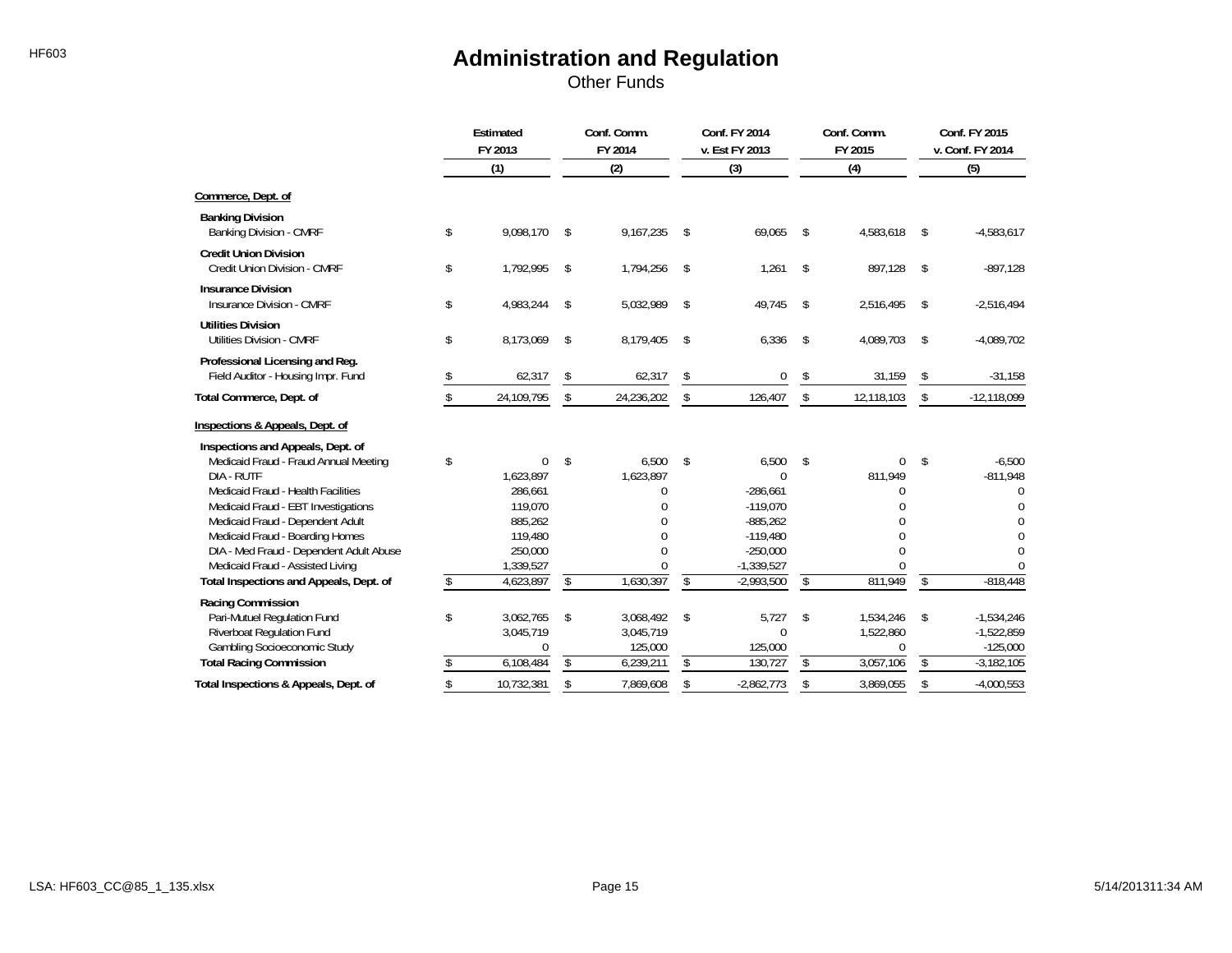Other Funds

|                                                            | Estimated<br>FY 2013 |            | Conf. Comm.<br>FY 2014 |            | Conf. FY 2014<br>v. Est FY 2013 |              | Conf. Comm.<br>FY 2015 |            | Conf. FY 2015<br>v. Conf. FY 2014 |               |
|------------------------------------------------------------|----------------------|------------|------------------------|------------|---------------------------------|--------------|------------------------|------------|-----------------------------------|---------------|
|                                                            |                      | (1)        |                        | (2)        |                                 | (3)          |                        | (4)        |                                   | (5)           |
| Management, Dept. of                                       |                      |            |                        |            |                                 |              |                        |            |                                   |               |
| Management, Dept. of<br><b>DOM Operations - RUTF</b>       |                      | 56,000     | \$                     | 56,000     | \$                              | $\mathbf{0}$ | \$                     | 28,000     | \$                                | $-28,000$     |
| Total Management, Dept. of                                 |                      | 56,000     | S                      | 56,000     | \$                              | 0            | \$                     | 28,000     | \$                                | $-28,000$     |
| Revenue, Dept. of                                          |                      |            |                        |            |                                 |              |                        |            |                                   |               |
| Revenue, Dept. of<br>Motor Fuel Tax Admin - MVFT           |                      | 1,305,775  | \$                     | 1,305,775  | \$                              | $\mathbf 0$  | \$                     | 652,888    | \$                                | $-652,887$    |
| Total Revenue, Dept. of                                    |                      | 1,305,775  | \$                     | 1,305,775  | \$                              | 0            | \$                     | 652,888    | \$                                | $-652,887$    |
| <b>Treasurer of State</b>                                  |                      |            |                        |            |                                 |              |                        |            |                                   |               |
| <b>Treasurer of State</b><br>I-3 Expenses - RUTF           |                      | 93,148     |                        | 93,148     |                                 | 0            | \$                     | 46,574     |                                   | $-46,574$     |
| <b>Total Treasurer of State</b>                            |                      | 93,148     | S                      | 93,148     | \$                              | 0            | \$                     | 46,574     | \$                                | $-46,574$     |
| <b>IPERS Administration</b><br><b>IPERS Administration</b> |                      |            |                        |            |                                 |              |                        |            |                                   |               |
| <b>IPERS Administration</b>                                |                      | 17,686,968 | ſ.                     | 17,686,968 | \$                              | 0            | \$                     | 8,843,484  | S                                 | $-8,843,484$  |
| <b>Total IPERS Administration</b>                          |                      | 17,686,968 | \$                     | 17,686,968 | \$                              | 0            | \$                     | 8,843,484  | \$                                | $-8,843,484$  |
| <b>Total Administration and Regulation</b>                 | \$                   | 53,984,067 | \$                     | 51,247,701 | \$                              | $-2,736,366$ | \$                     | 25,558,104 | \$                                | $-25,689,597$ |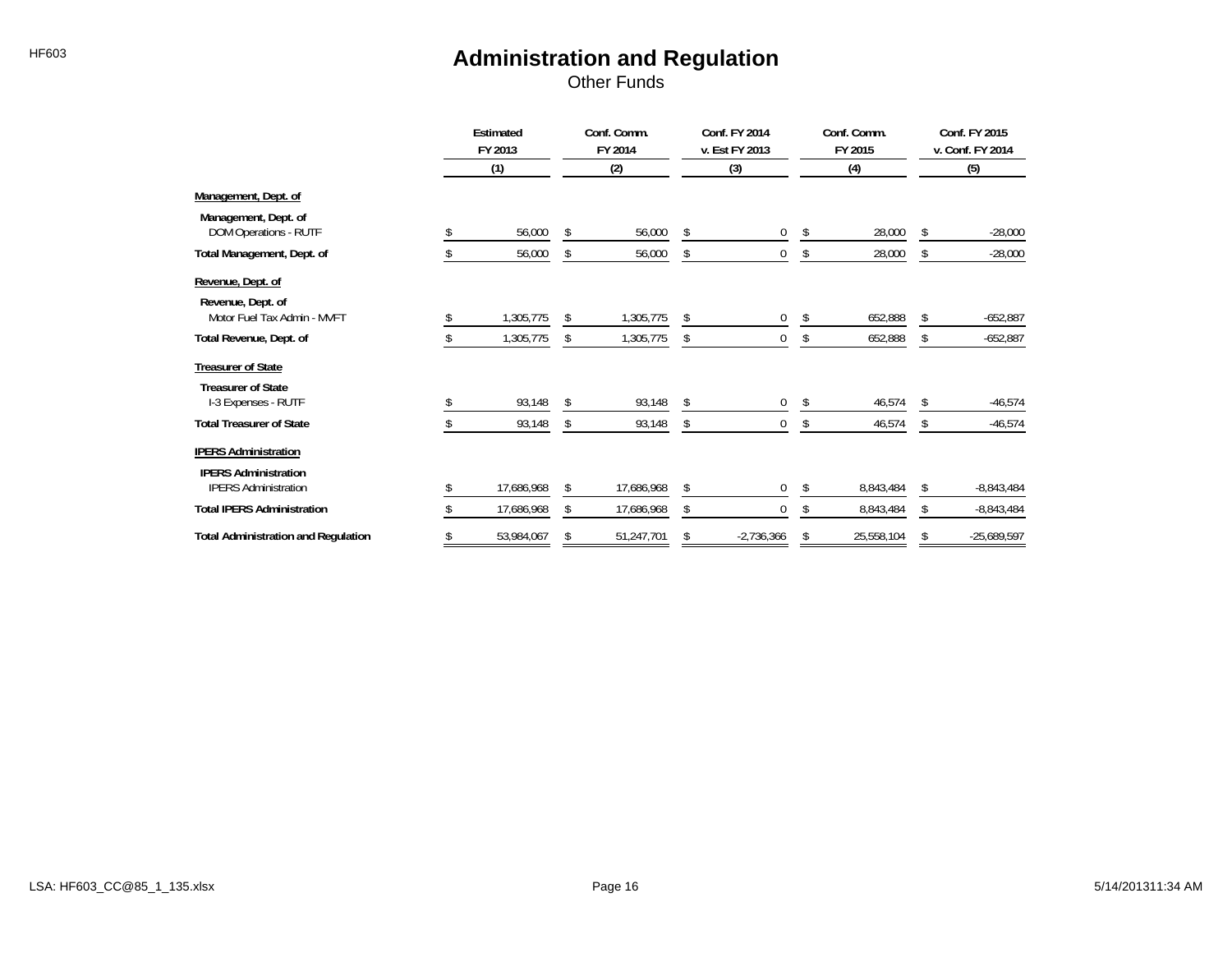#### HF603 **HF603 Justice System** Other Funds

|                                                      | Estimated<br>FY 2013 | Conf. Comm.<br>FY 2014 | Conf. FY 2014<br>v. Est FY 2013 | Conf. Comm.<br>FY 2015 | Conf. FY 2015<br>v. Conf. FY 2014 |
|------------------------------------------------------|----------------------|------------------------|---------------------------------|------------------------|-----------------------------------|
|                                                      |                      | (2)                    | (3)                             | (4)                    | (5)                               |
| Justice, Department of                               |                      |                        |                                 |                        |                                   |
| <b>Consumer Advocate</b><br>Consumer Advocate - CMRF |                      | .425                   | 1,425                           | 1,425                  | <sup>0</sup>                      |
| Total Justice, Department of                         | 0                    | .425                   | 1,425                           | 1,425                  |                                   |
| <b>Total Justice System</b>                          | 0                    | 1,425                  | 1,425                           | 1,425                  | 0                                 |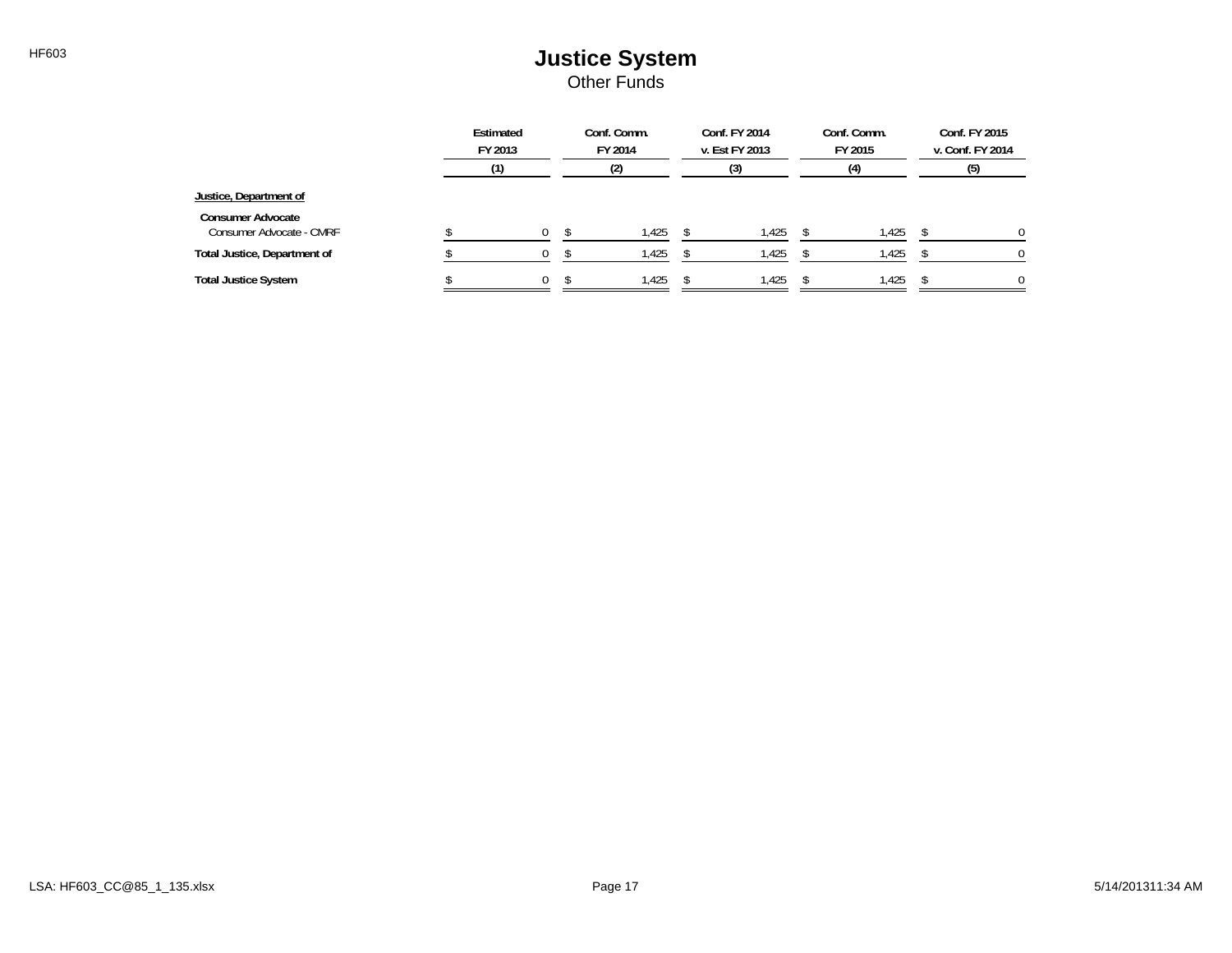### HF603 **Summary Data** FTE Positions

|                               | Estimated<br>FY 2013 | Conf. Comm.<br>Conf. FY 2014<br>Conf. Comm.<br>FY 2014<br>FY 2015<br>v. Est FY 2013 |      | Conf. FY 2015<br>v. Conf. FY 2014 |      |
|-------------------------------|----------------------|-------------------------------------------------------------------------------------|------|-----------------------------------|------|
|                               |                      | (2)                                                                                 | (3)  | (4)                               | (5)  |
| Administration and Regulation | .294.34              | 1.295.98                                                                            | 1.64 | .295.98                           | 0.00 |
| <b>Grand Total</b>            | .294.34              | 1.295.98                                                                            | 1.64 | .295.98                           | 0.00 |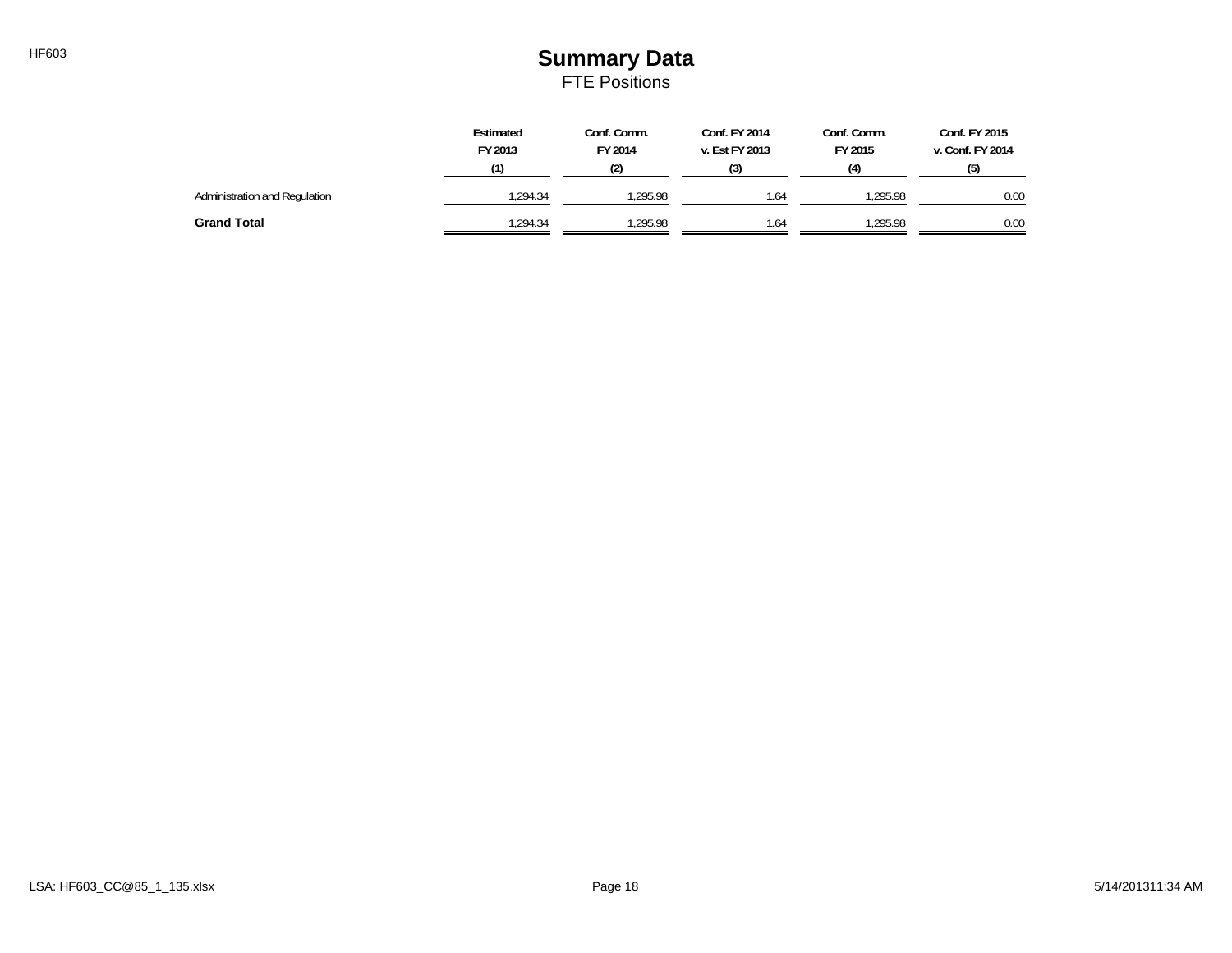FTE Positions

|                                                                                                                                             | Estimated<br>FY 2013          | Conf. Comm.<br>FY 2014        | Conf. FY 2014<br>v. Est FY 2013    | Conf. Comm.<br>FY 2015        | Conf. FY 2015<br>v. Conf. FY 2014 |
|---------------------------------------------------------------------------------------------------------------------------------------------|-------------------------------|-------------------------------|------------------------------------|-------------------------------|-----------------------------------|
|                                                                                                                                             | (1)                           | (2)                           | (3)                                | (4)                           | (5)                               |
| Administrative Services, Dept. of                                                                                                           |                               |                               |                                    |                               |                                   |
| <b>Administrative Services</b><br>Administrative Services, Dept.<br>Utilities<br><b>Terrace Hill Operations</b><br>Iowa Building Operations | 77.74<br>1.00<br>5.00<br>6.74 | 73.49<br>1.00<br>5.00<br>0.00 | $-4.25$<br>0.00<br>0.00<br>$-6.74$ | 73.49<br>1.00<br>5.00<br>0.00 | 0.00<br>0.00<br>0.00<br>0.00      |
| Total Administrative Services, Dept. of                                                                                                     | 90.48                         | 79.49                         | $-10.99$                           | 79.49                         | 0.00                              |
| <b>Auditor of State</b>                                                                                                                     |                               |                               |                                    |                               |                                   |
| <b>Auditor Of State</b><br>Auditor of State - General Office                                                                                | 103.00                        | 103.00                        | 0.00                               | 103.00                        | 0.00                              |
| <b>Total Auditor of State</b>                                                                                                               | 103.00                        | 103.00                        | 0.00                               | 103.00                        | 0.00                              |
| <b>Ethics and Campaign Disclosure</b>                                                                                                       |                               |                               |                                    |                               |                                   |
| <b>Campaign Finance Disclosure</b><br>Ethics & Campaign Disclosure Board                                                                    | 5.00                          | 5.00                          | 0.00                               | 5.00                          | 0.00                              |
| <b>Total Ethics and Campaign Disclosure</b>                                                                                                 | 5.00                          | 5.00                          | 0.00                               | 5.00                          | 0.00                              |
| Commerce, Dept. of                                                                                                                          |                               |                               |                                    |                               |                                   |
| <b>Alcoholic Beverages</b><br><b>Alcoholic Beverages Operations</b>                                                                         | 15.00                         | 18.50                         | 3.50                               | 18.50                         | 0.00                              |
| Professional Licensing and Reg.<br>Professional Licensing Bureau                                                                            | 12.50                         | 12.50                         | 0.00                               | 12.50                         | 0.00                              |
| <b>Banking Division</b><br>Banking Division - CMRF                                                                                          | 68.50                         | 74.50                         | 6.00                               | 74.50                         | 0.00                              |
| <b>Credit Union Division</b><br>Credit Union Division - CMRF                                                                                | 14.00                         | 15.00                         | 1.00                               | 15.00                         | 0.00                              |
| <b>Insurance Division</b><br>Insurance Division - CMRF                                                                                      | 100.15                        | 100.15                        | 0.00                               | 100.15                        | 0.00                              |
| <b>Utilities Division</b><br><b>Utilities Division - CMRF</b>                                                                               | 79.00                         | 79.00                         | 0.00                               | 79.00                         | 0.00                              |
| Total Commerce, Dept. of                                                                                                                    | 289.15                        | 299.65                        | 10.50                              | 299.65                        | 0.00                              |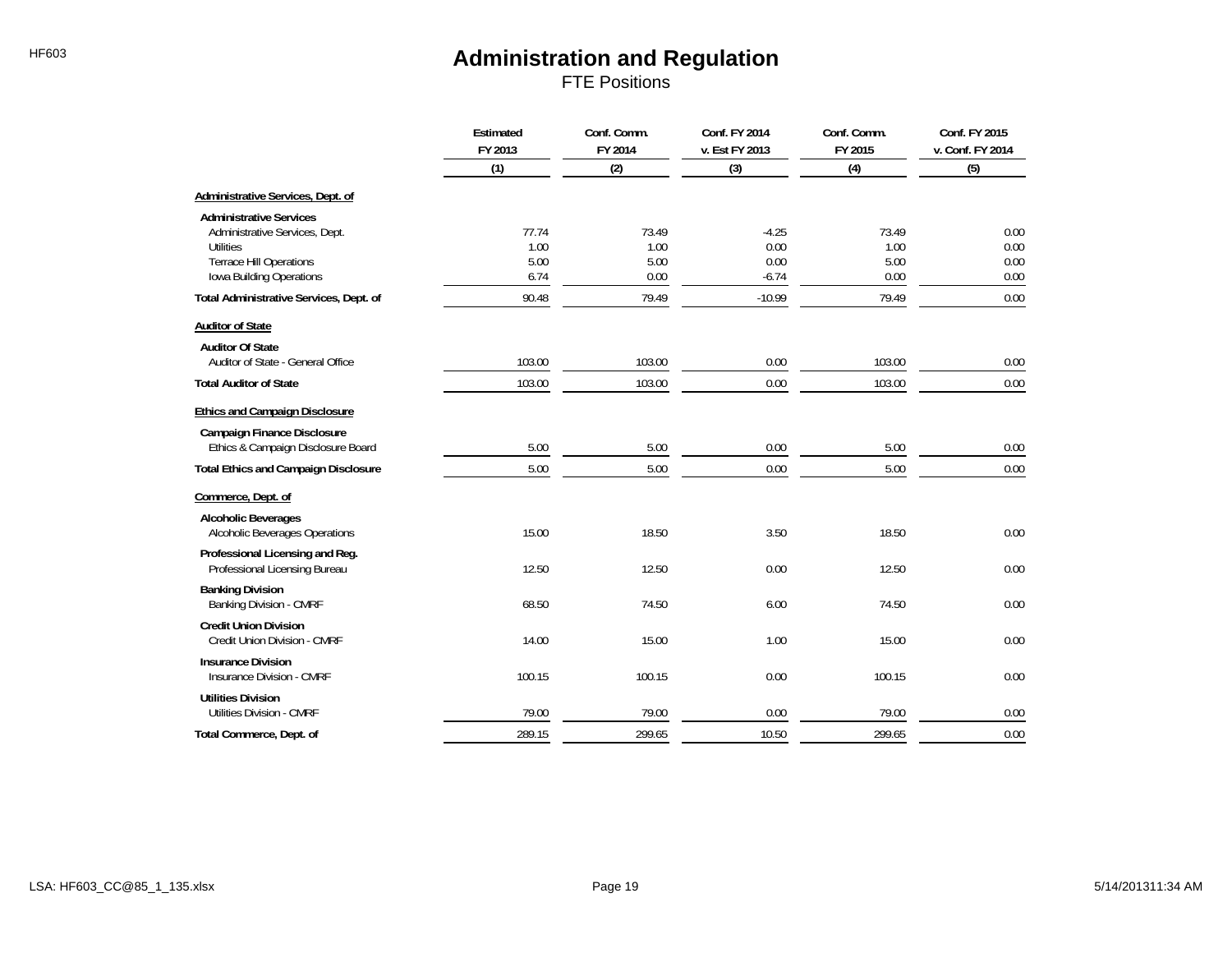FTE Positions

|                                                       | Estimated<br>FY 2013 | Conf. Comm.<br>FY 2014 | Conf. FY 2014<br>v. Est FY 2013 | Conf. Comm.<br>FY 2015 | Conf. FY 2015<br>v. Conf. FY 2014 |
|-------------------------------------------------------|----------------------|------------------------|---------------------------------|------------------------|-----------------------------------|
|                                                       | (1)                  | (2)                    | (3)                             | (4)                    | (5)                               |
| Governor                                              |                      |                        |                                 |                        |                                   |
| Governor's Office                                     |                      |                        |                                 |                        |                                   |
| Governor/Lt. Governor's Office                        | 23.00                | 20.00                  | $-3.00$                         | 20.00                  | 0.00                              |
| <b>Terrace Hill Quarters</b>                          | 1.93                 | 2.00                   | 0.07                            | 2.00                   | 0.00                              |
| <b>Total Governor</b>                                 | 24.93                | 22.00                  | $-2.93$                         | 22.00                  | 0.00                              |
| Governor's Office of Drug Control Policy              |                      |                        |                                 |                        |                                   |
| Office of Drug Control Policy                         |                      |                        |                                 |                        |                                   |
| Drug Policy Coordinator                               | 4.00                 | 4.00                   | 0.00                            | 4.00                   | 0.00                              |
| <b>Total Governor's Office of Drug Control Policy</b> | 4.00                 | 4.00                   | 0.00                            | 4.00                   | 0.00                              |
| Human Rights, Dept. of                                |                      |                        |                                 |                        |                                   |
| Human Rights, Department of                           |                      |                        |                                 |                        |                                   |
| Human Rights Administration                           | 5.56                 | 5.65                   | 0.09                            | 5.65                   | 0.00                              |
| Community Advocacy and Services                       | 9.36                 | 9.62                   | 0.26                            | 9.62                   | 0.00                              |
| Total Human Rights, Dept. of                          | 14.92                | 15.27                  | 0.35                            | 15.27                  | 0.00                              |
| Inspections & Appeals, Dept. of                       |                      |                        |                                 |                        |                                   |
| Inspections and Appeals, Dept. of                     |                      |                        |                                 |                        |                                   |
| <b>Administration Division</b>                        | 11.90                | 13.65                  | 1.75                            | 13.65                  | 0.00                              |
| Administrative Hearings Division                      | 23.00                | 23.00                  | 0.00                            | 23.00                  | 0.00                              |
| <b>Investigations Division</b>                        | 57.50                | 61.50                  | 4.00                            | 61.50                  | 0.00                              |
| <b>Health Facilities Division</b>                     | 115.75               | 113.00                 | $-2.75$                         | 113.00                 | 0.00                              |
| <b>Employment Appeal Board</b>                        | 11.00                | 11.00                  | 0.00                            | 11.00                  | 0.00                              |
| Child Advocacy Board                                  | 32.25                | 32.25                  | 0.00                            | 32.25                  | 0.00                              |
| Food and Consumer Safety                              | 23.25                | 23.25                  | 0.00                            | 23.25                  | 0.00                              |
| Total Inspections and Appeals, Dept. of               | 274.65               | 277.65                 | 3.00                            | 277.65                 | 0.00                              |
| Racing Commission                                     |                      |                        |                                 |                        |                                   |
| Pari-Mutuel Regulation Fund                           | 32.03                | 32.03                  | 0.00                            | 32.03                  | 0.00                              |
| Riverboat Regulation Fund                             | 40.72                | 40.72                  | 0.00                            | 40.72                  | 0.00                              |
| <b>Total Racing Commission</b>                        | 72.75                | 72.75                  | 0.00                            | 72.75                  | 0.00                              |
| Total Inspections & Appeals, Dept. of                 | 347.40               | 350.40                 | 3.00                            | 350.40                 | 0.00                              |